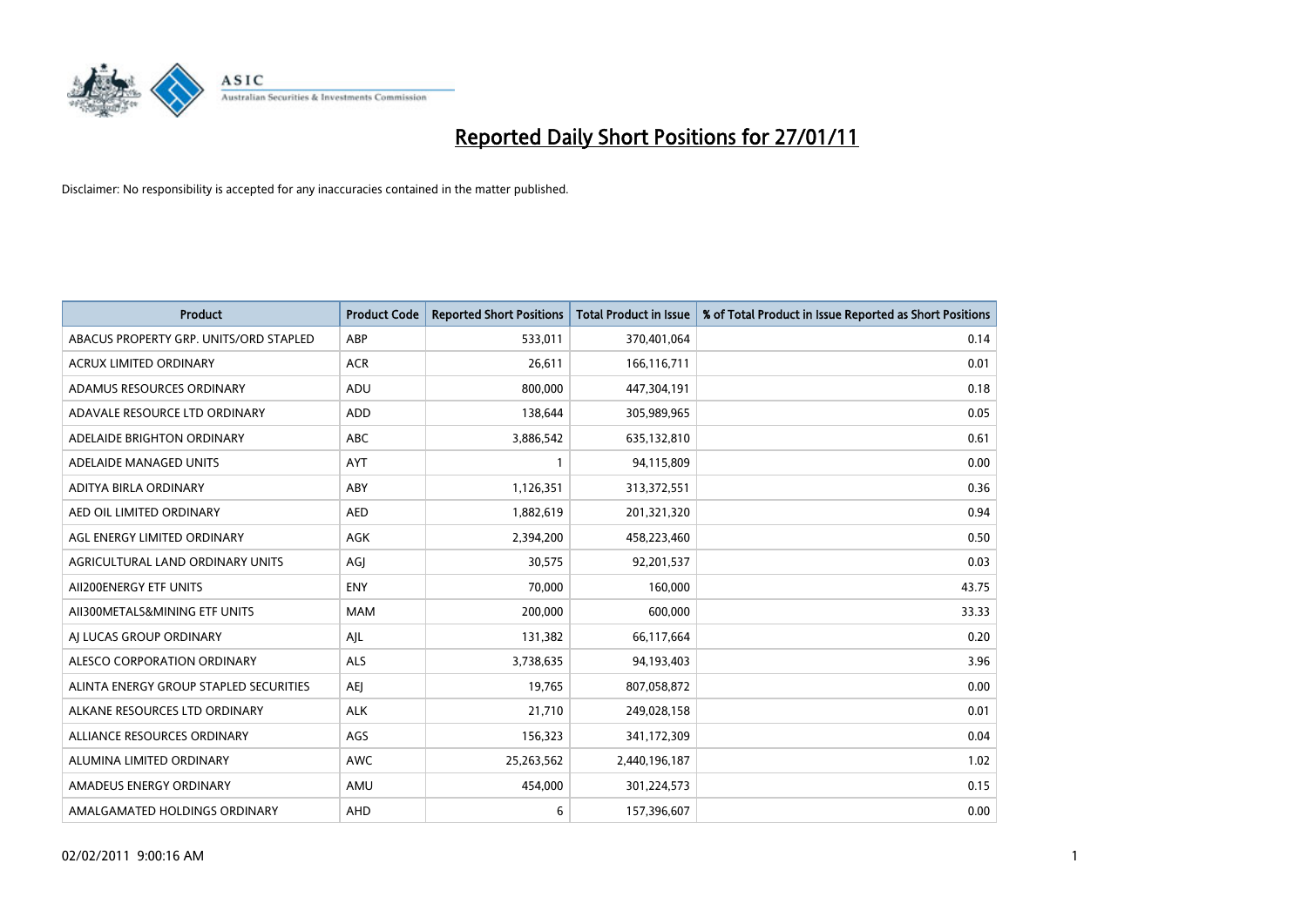

| <b>Product</b>                          | <b>Product Code</b> | <b>Reported Short Positions</b> | Total Product in Issue | % of Total Product in Issue Reported as Short Positions |
|-----------------------------------------|---------------------|---------------------------------|------------------------|---------------------------------------------------------|
| AMCOR LIMITED ORDINARY                  | <b>AMC</b>          | 3,946,414                       | 1,225,440,483          | 0.33                                                    |
| AMP CAPITAL CHINA ORDINARY UNITS        | AGF                 | 65,310                          | 337,034,455            | 0.02                                                    |
| AMP LIMITED ORDINARY                    | AMP                 | 20,389,348                      | 2,094,424,200          | 0.94                                                    |
| AMPELLA MINING ORDINARY                 | <b>AMX</b>          | 445,998                         | 201,225,108            | 0.22                                                    |
| ANSELL LIMITED ORDINARY                 | <b>ANN</b>          | 3,782,978                       | 133,007,903            | 2.88                                                    |
| ANTARES ENERGY LTD ORDINARY             | <b>AZZ</b>          | 14,180                          | 299,333,110            | 0.00                                                    |
| ANZ BANKING GRP LTD ORDINARY            | ANZ                 | 6,843,479                       | 2,596,003,708          | 0.25                                                    |
| APA GROUP STAPLED SECURITIES            | <b>APA</b>          | 6,786,204                       | 551,689,118            | 1.24                                                    |
| APEX MINERALS NL ORDINARY               | <b>AXM</b>          | 967,846                         | 3,567,819,915          | 0.02                                                    |
| APN EUROPEAN RETAIL UNITS STAPLED SEC.  | <b>AEZ</b>          | 11,832                          | 544,910,660            | 0.00                                                    |
| APN NEWS & MEDIA ORDINARY               | <b>APN</b>          | 16,587,247                      | 606,084,019            | 2.74                                                    |
| APOLLO GAS LIMITED ORDINARY             | <b>AZO</b>          | 375,000                         | 90,400,136             | 0.41                                                    |
| AQUARIUS PLATINUM. ORDINARY             | <b>AOP</b>          | 2,996,148                       | 463,241,295            | 0.64                                                    |
| AOUILA RESOURCES ORDINARY               | <b>AQA</b>          | 2,553,421                       | 374,314,049            | 0.69                                                    |
| ARAFURA RESOURCE LTD ORDINARY           | <b>ARU</b>          | 3,181,134                       | 367,880,342            | 0.87                                                    |
| ARB CORPORATION ORDINARY                | <b>ARP</b>          | 45,848                          | 72,481,302             | 0.06                                                    |
| ARDENT LEISURE GROUP STAPLED SECURITIES | AAD                 | 2,286,212                       | 312,836,274            | 0.73                                                    |
| ARISTOCRAT LEISURE ORDINARY             | <b>ALL</b>          | 28,465,207                      | 533,983,910            | 5.34                                                    |
| <b>ASCIANO LIMITED ORDINARY</b>         | <b>AIO</b>          | 25,025,630                      | 2,926,103,883          | 0.86                                                    |
| ASG GROUP LIMITED ORDINARY              | <b>ASZ</b>          | 6,170                           | 168,247,718            | 0.00                                                    |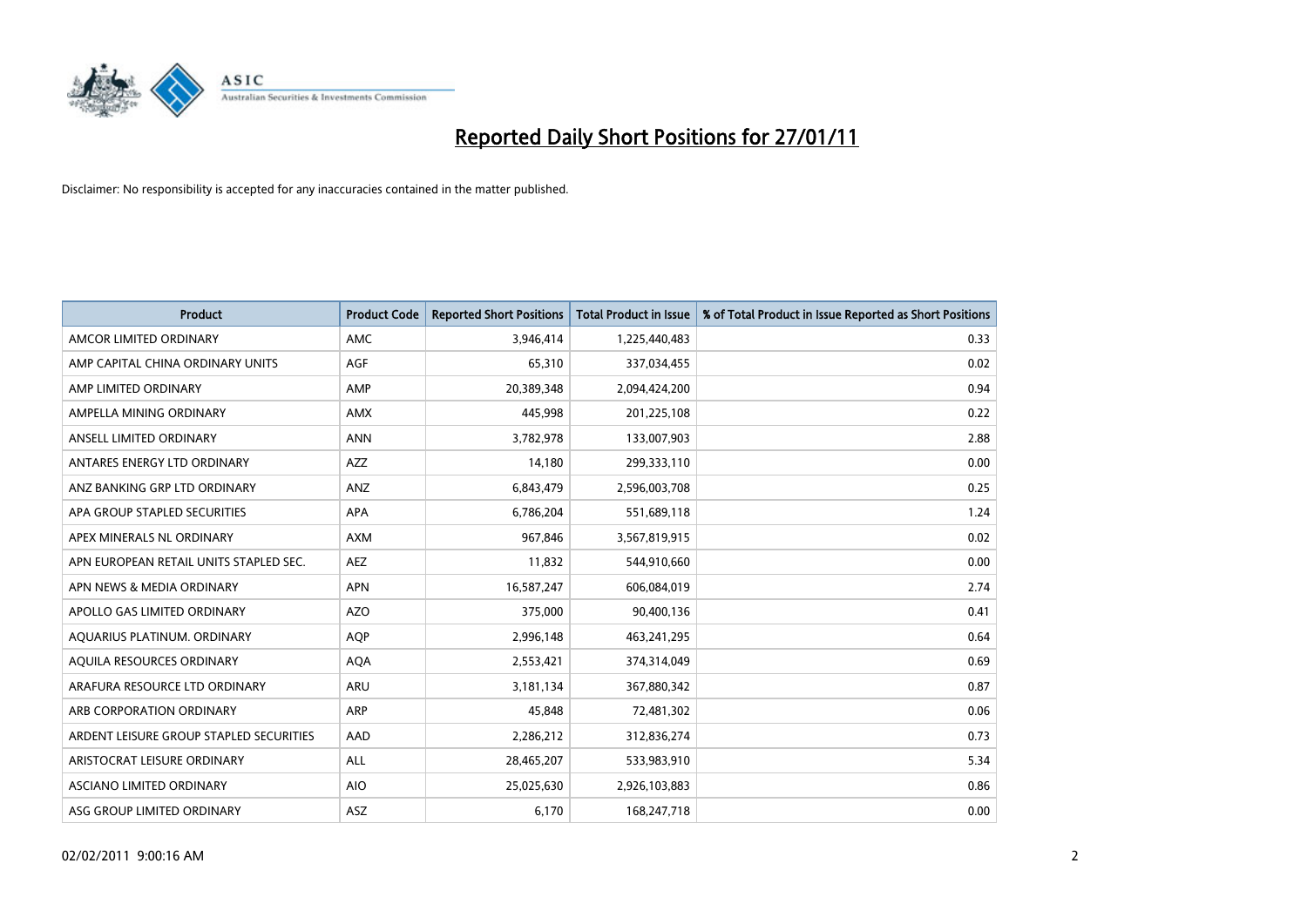

| Product                                 | <b>Product Code</b> | <b>Reported Short Positions</b> | Total Product in Issue | % of Total Product in Issue Reported as Short Positions |
|-----------------------------------------|---------------------|---------------------------------|------------------------|---------------------------------------------------------|
| ASPEN GROUP ORD/UNITS STAPLED           | <b>APZ</b>          | 1,068,649                       | 588,269,075            | 0.16                                                    |
| ASTRO JAP PROP GROUP STAPLED SECURITIES | AJA                 | 21,320                          | 50,821,741             | 0.04                                                    |
| ASX LIMITED ORDINARY                    | ASX                 | 984,657                         | 175,136,729            | 0.57                                                    |
| ATLANTIC LIMITED ORDINARY               | ATI                 | 679,675                         | 110,816,957            | 0.61                                                    |
| ATLAS IRON LIMITED ORDINARY             | <b>AGO</b>          | 10,668,833                      | 547,089,119            | 1.93                                                    |
| AUCKLAND INTERNATION ORDINARY           | <b>AIA</b>          | 121,987                         | 1,317,999,066          | 0.01                                                    |
| <b>AURORA OIL &amp; GAS ORDINARY</b>    | <b>AUT</b>          | 592,929                         | 380,037,862            | 0.16                                                    |
| AUSDRILL LIMITED ORDINARY               | ASL                 | 131,283                         | 262,933,906            | 0.05                                                    |
| AUSENCO LIMITED ORDINARY                | AAX                 | 4,145,925                       | 122,427,576            | 3.37                                                    |
| <b>AUSTAL LIMITED ORDINARY</b>          | ASB                 | 152,682                         | 188,069,638            | 0.07                                                    |
| <b>AUSTAR UNITED ORDINARY</b>           | <b>AUN</b>          | 14,953,979                      | 1,271,357,418          | 1.17                                                    |
| AUSTBROKERS HOLDINGS ORDINARY           | <b>AUB</b>          | 2                               | 54,339,433             | 0.00                                                    |
| AUSTEREO GROUP LTD. ORDINARY            | <b>AEO</b>          | 9                               | 344,783,708            | 0.00                                                    |
| AUSTIN ENGINEERING ORDINARY             | ANG                 | 18.339                          | 71,614,403             | 0.02                                                    |
| <b>AUSTRALAND ASSETS ASSETS</b>         | <b>AAZPB</b>        | 1,168                           | 2,750,000              | 0.04                                                    |
| AUSTRALAND PROPERTY STAPLED SECURITY    | <b>ALZ</b>          | 1,880,205                       | 576,837,197            | 0.31                                                    |
| AUSTRALIAN AGRICULT, ORDINARY           | AAC                 | 4,612,116                       | 264,264,459            | 1.71                                                    |
| AUSTRALIAN EDUCATION UNITS              | <b>AEU</b>          | 625,000                         | 134,973,383            | 0.46                                                    |
| AUSTRALIAN INFRASTR. UNITS/ORDINARY     | <b>AIX</b>          | 326,985                         | 620,733,944            | 0.06                                                    |
| AUSTRALIAN MINES LTD ORDINARY           | <b>AUZ</b>          | 1,400,000                       | 349,083,108            | 0.40                                                    |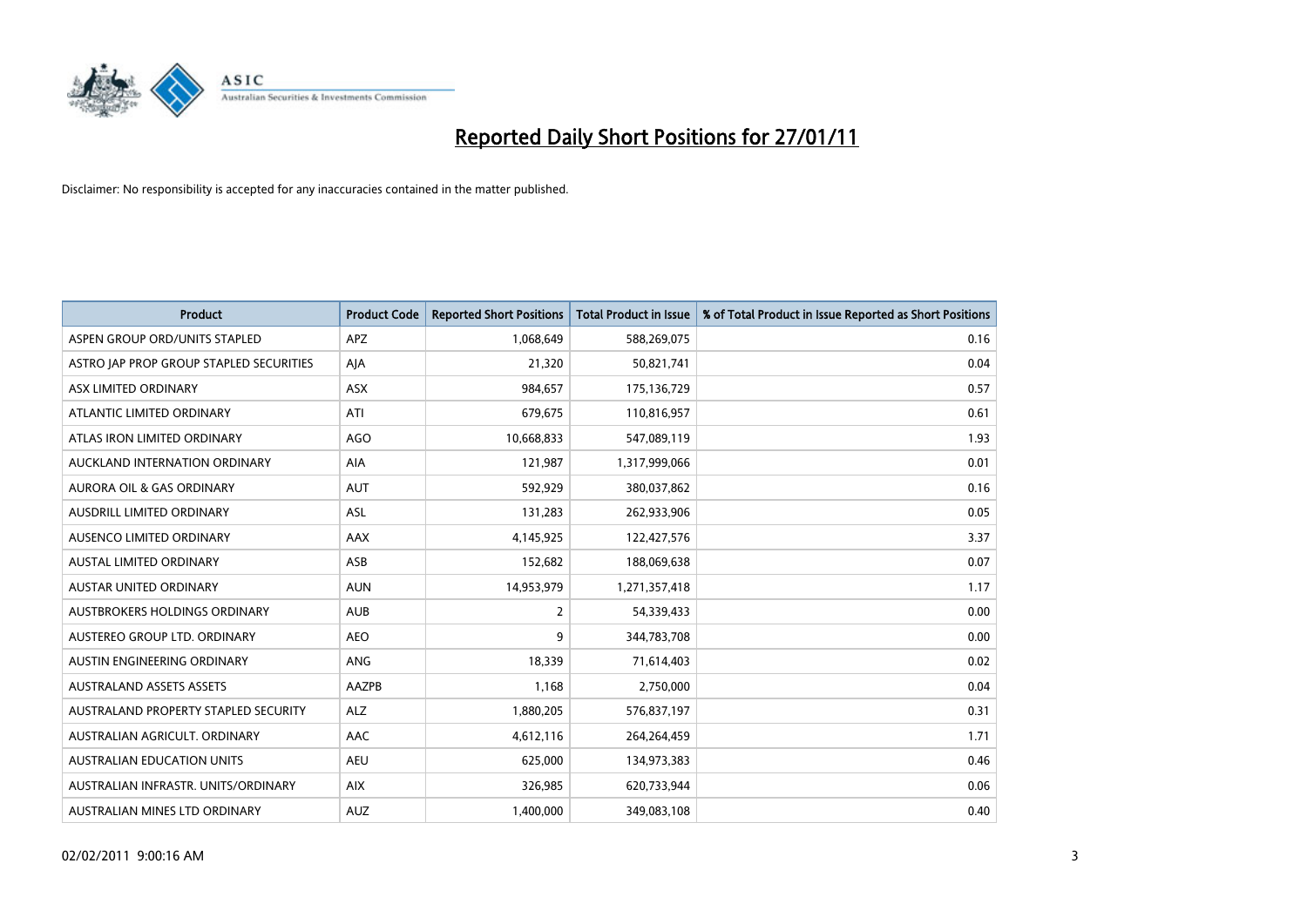

| Product                               | <b>Product Code</b> | <b>Reported Short Positions</b> | <b>Total Product in Issue</b> | % of Total Product in Issue Reported as Short Positions |
|---------------------------------------|---------------------|---------------------------------|-------------------------------|---------------------------------------------------------|
| AUSTRALIAN PHARM. ORDINARY            | API                 | 830,886                         | 488,115,883                   | 0.16                                                    |
| AUTOMOTIVE HOLDINGS ORDINARY          | <b>AHE</b>          | 523,299                         | 226,387,577                   | 0.22                                                    |
| AVEXA LIMITED ORDINARY                | <b>AVX</b>          | 243,657                         | 847,688,779                   | 0.03                                                    |
| AVOCA RESOURCES ORDINARY              | <b>AVO</b>          | 519,902                         | 303,301,781                   | 0.18                                                    |
| AWE LIMITED ORDINARY                  | <b>AWE</b>          | 5,003,789                       | 521,871,941                   | 0.96                                                    |
| AXA ASIA PACIFIC ORDINARY             | <b>AXA</b>          | 1,708,224                       | 2,067,095,545                 | 0.07                                                    |
| BANDANNA ENERGY ORDINARY              | <b>BND</b>          | 11,799                          | 426,265,482                   | 0.00                                                    |
| BANK OF QUEENSLAND. ORDINARY          | <b>BOQ</b>          | 1,687,318                       | 222,072,957                   | 0.77                                                    |
| <b>BANNERMAN RESOURCES ORDINARY</b>   | <b>BMN</b>          | 46,500                          | 234,435,934                   | 0.02                                                    |
| <b>BASS STRAIT OIL CO ORDINARY</b>    | <b>BAS</b>          | 1,482                           | 291,030,250                   | 0.00                                                    |
| <b>BATHURST RESOURCES ORDINARY</b>    | <b>BTU</b>          | 3,869,222                       | 610,526,754                   | 0.63                                                    |
| <b>BAUXITE RESOURCE LTD ORDINARY</b>  | <b>BAU</b>          | 35,697                          | 234,379,896                   | 0.02                                                    |
| <b>BC IRON LIMITED ORDINARY</b>       | <b>BCI</b>          | 47,036                          | 92,561,000                    | 0.05                                                    |
| <b>BEACH ENERGY LIMITED ORDINARY</b>  | <b>BPT</b>          | 2,544,999                       | 1,099,021,290                 | 0.25                                                    |
| BEADELL RESOURCE LTD ORDINARY         | <b>BDR</b>          | 37,019                          | 622,007,828                   | 0.01                                                    |
| BENDIGO AND ADELAIDE ORDINARY         | <b>BEN</b>          | 6,141,236                       | 357,615,138                   | 1.70                                                    |
| BENDIGO AND ADELAIDE RESET PREFERENCE | <b>BENPB</b>        | 135,205                         | 900,000                       | 15.02                                                   |
| BERKELEY RESOURCES ORDINARY           | <b>BKY</b>          | 337,716                         | 141,935,898                   | 0.23                                                    |
| BETASHARES ASX FIN ETF UNITS          | <b>OFN</b>          | 670                             | 4,509,251                     | 0.01                                                    |
| BETASHARES ASX RES ETF UNITS          | <b>ORE</b>          | 75,000                          | 4,519,432                     | 1.66                                                    |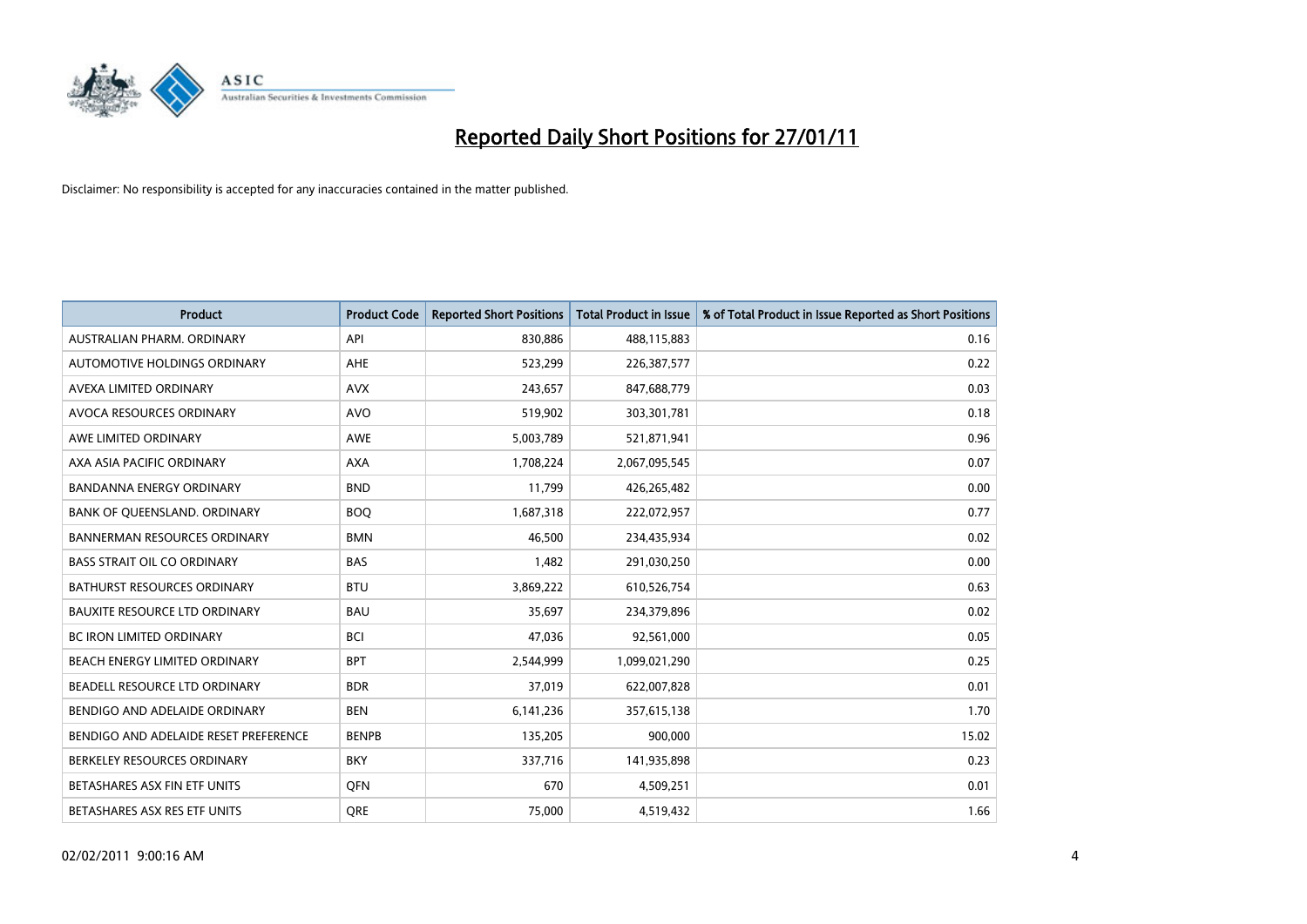

| <b>Product</b>                           | <b>Product Code</b> | <b>Reported Short Positions</b> | <b>Total Product in Issue</b> | % of Total Product in Issue Reported as Short Positions |
|------------------------------------------|---------------------|---------------------------------|-------------------------------|---------------------------------------------------------|
| <b>BHP BILLITON LIMITED ORDINARY</b>     | <b>BHP</b>          | 22,803,618                      | 3,356,081,497                 | 0.67                                                    |
| <b>BILLABONG ORDINARY</b>                | <b>BBG</b>          | 9,355,231                       | 253,613,826                   | 3.64                                                    |
| <b>BIOTA HOLDINGS ORDINARY</b>           | <b>BTA</b>          | 1,905,953                       | 180,805,565                   | 1.05                                                    |
| <b>BISALLOY STEEL ORDINARY</b>           | <b>BIS</b>          | 84,480                          | 216,455,965                   | 0.04                                                    |
| BKI INVESTMENT LTD ORDINARY              | <b>BKI</b>          | 508                             | 420,919,092                   | 0.00                                                    |
| <b>BLACKTHORN RESOURCES ORDINARY</b>     | <b>BTR</b>          | 35,848                          | 106,885,300                   | 0.03                                                    |
| <b>BLUESCOPE STEEL LTD ORDINARY</b>      | <b>BSL</b>          | 42,618,578                      | 1,842,207,385                 | 2.29                                                    |
| <b>BOART LONGYEAR ORDINARY</b>           | <b>BLY</b>          | 3,130,380                       | 461,163,412                   | 0.68                                                    |
| <b>BOOM LOGISTICS ORDINARY</b>           | <b>BOL</b>          | 367,963                         | 461,500,712                   | 0.08                                                    |
| BORAL LIMITED, ORDINARY                  | <b>BLD</b>          | 27,200,481                      | 724,446,767                   | 3.73                                                    |
| BOTSWANA METALS LTD ORDINARY             | <b>BML</b>          | 7,000                           | 107,787,762                   | 0.01                                                    |
| <b>BOW ENERGY LIMITED ORDINARY</b>       | <b>BOW</b>          | 413,672                         | 348,972,041                   | 0.11                                                    |
| <b>BRADKEN LIMITED ORDINARY</b>          | <b>BKN</b>          | 767,989                         | 139,639,929                   | 0.57                                                    |
| <b>BRAMBLES LIMITED ORDINARY</b>         | <b>BXB</b>          | 10,087,944                      | 1,450,667,977                 | 0.70                                                    |
| <b>BREVILLE GROUP LTD ORDINARY</b>       | <b>BRG</b>          | 2,740                           | 129,615,322                   | 0.00                                                    |
| <b>BRICKWORKS LIMITED ORDINARY</b>       | <b>BKW</b>          | 16,252                          | 147,567,333                   | 0.01                                                    |
| <b>BROCKMAN RESOURCES ORDINARY</b>       | <b>BRM</b>          | 164,338                         | 144,803,151                   | 0.12                                                    |
| BT INVESTMENT MNGMNT ORDINARY            | <b>BTT</b>          | 554,785                         | 160,000,000                   | 0.35                                                    |
| <b>BUNNINGS WAREHOUSE ORDINARY UNITS</b> | <b>BWP</b>          | 1,175,072                       | 427,042,646                   | 0.27                                                    |
| <b>BURU ENERGY ORDINARY</b>              | <b>BRU</b>          | 155,589                         | 182,780,549                   | 0.09                                                    |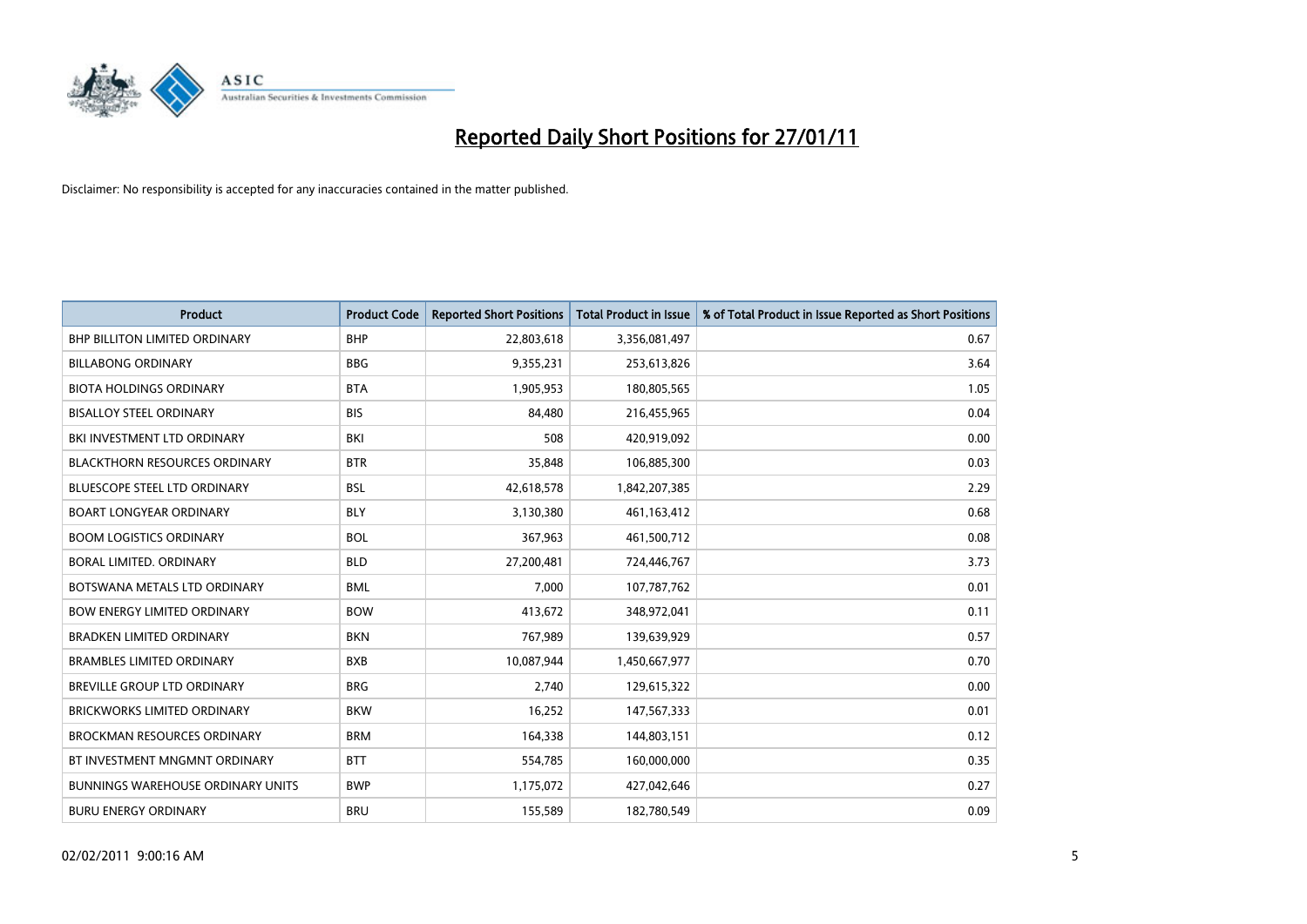

| <b>Product</b>                         | <b>Product Code</b> | <b>Reported Short Positions</b> | Total Product in Issue | % of Total Product in Issue Reported as Short Positions |
|----------------------------------------|---------------------|---------------------------------|------------------------|---------------------------------------------------------|
| <b>CABCHARGE AUSTRALIA ORDINARY</b>    | CAB                 | 1,066,044                       | 120,437,014            | 0.88                                                    |
| CALTEX AUSTRALIA ORDINARY              | <b>CTX</b>          | 5,515,778                       | 270,000,000            | 2.03                                                    |
| <b>CAMPBELL BROTHERS ORDINARY</b>      | CPB                 | 56,551                          | 67,503,411             | 0.08                                                    |
| CAPE LAMBERT RES LTD ORDINARY          | <b>CFE</b>          | 1,148,987                       | 578,112,273            | 0.19                                                    |
| <b>CARBON ENERGY ORDINARY</b>          | <b>CNX</b>          | 804,505                         | 670,872,650            | 0.12                                                    |
| <b>CARDNO LIMITED ORDINARY</b>         | CDD                 | 14,861                          | 106,250,491            | 0.01                                                    |
| CARNARVON PETROLEUM ORDINARY           | <b>CVN</b>          | 1,462,582                       | 687,820,634            | 0.22                                                    |
| <b>CARNEGIE WAVE ENERGY ORDINARY</b>   | <b>CWE</b>          | 83,000                          | 859,087,627            | 0.01                                                    |
| CARPATHIAN RESOURCES ORDINARY          | <b>CPN</b>          | 75,000                          | 265,533,501            | 0.03                                                    |
| CARPENTARIA EXP. LTD ORDINARY          | <b>CAP</b>          | 9,777                           | 94,341,301             | 0.01                                                    |
| CARSALES.COM LTD ORDINARY              | <b>CRZ</b>          | 3,606,660                       | 234,073,300            | 1.53                                                    |
| CASH CONVERTERS ORD/DIV ACCESS         | CCV                 | 79,244                          | 379,761,025            | 0.01                                                    |
| <b>CASPIAN OIL &amp; GAS ORDINARY</b>  | <b>CIG</b>          | 50.000                          | 1,331,500,513          | 0.00                                                    |
| CATALPA RESOURCES ORDINARY             | CAH                 | 97,309                          | 162,832,907            | 0.06                                                    |
| <b>CEC GROUP LIMITED ORDINARY</b>      | <b>CEG</b>          | 1,750                           | 79,662,662             | 0.00                                                    |
| <b>CELLNET GROUP ORDINARY</b>          | <b>CLT</b>          | 1.342                           | 69,875,723             | 0.00                                                    |
| CENTRAL PETROLEUM ORDINARY             | <b>CTP</b>          | 209,462                         | 982,298,842            | 0.02                                                    |
| CENTRO PROPERTIES UNITS/ORD STAPLED    | <b>CNP</b>          | 331,574                         | 972,414,514            | 0.03                                                    |
| CENTRO RETAIL GROUP STAPLED SECURITIES | <b>CER</b>          | 886,482                         | 2,286,399,424          | 0.03                                                    |
| CERAMIC FUEL CELLS ORDINARY            | <b>CFU</b>          | 363,029                         | 1,201,353,566          | 0.02                                                    |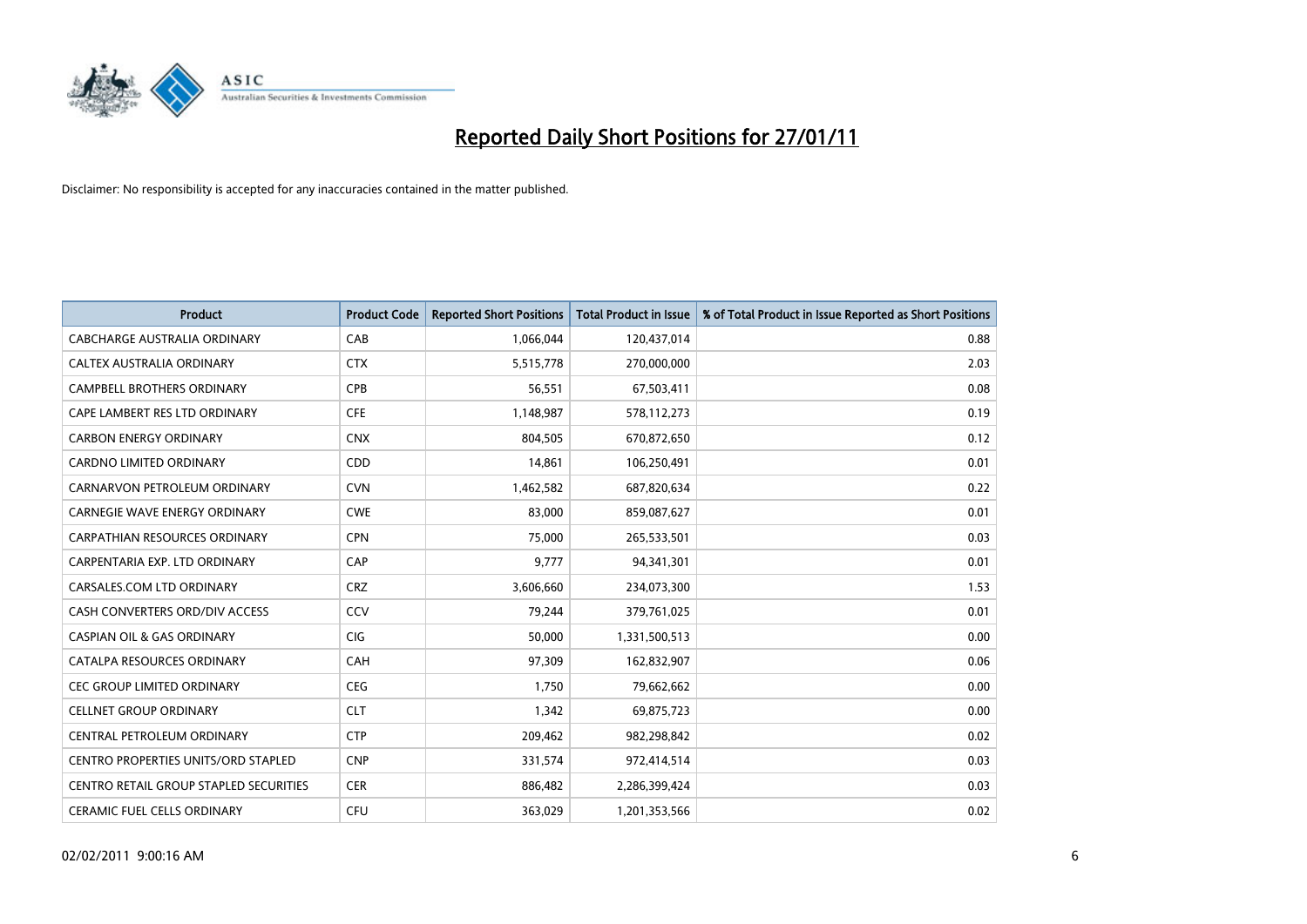

| <b>Product</b>                           | <b>Product Code</b> | <b>Reported Short Positions</b> | <b>Total Product in Issue</b> | % of Total Product in Issue Reported as Short Positions |
|------------------------------------------|---------------------|---------------------------------|-------------------------------|---------------------------------------------------------|
| <b>CFS RETAIL PROPERTY UNITS</b>         | <b>CFX</b>          | 40,583,695                      | 2,825,628,530                 | 1.43                                                    |
| <b>CGA MINING LIMITED ORDINARY</b>       | <b>CGX</b>          | 50,000                          | 333,265,726                   | 0.02                                                    |
| <b>CHALLENGER DIV.PRO. STAPLED UNITS</b> | <b>CDI</b>          | 40,790                          | 913,426,007                   | 0.00                                                    |
| <b>CHALLENGER INFRAST, STAPLED UNITS</b> | <b>CIF</b>          | 8,731                           | 316,223,785                   | 0.00                                                    |
| <b>CHALLENGER LIMITED ORDINARY</b>       | CGF                 | 5,484,099                       | 501,959,841                   | 1.09                                                    |
| <b>CHANDLER MACLEOD LTD ORDINARY</b>     | <b>CMG</b>          | 11,970                          | 422,031,685                   | 0.00                                                    |
| CHARTER HALL GROUP STAPLED US PROHIBIT.  | <b>CHC</b>          | 480,182                         | 306,341,814                   | 0.15                                                    |
| <b>CHARTER HALL OFFICE UNIT</b>          | COO                 | 1,658,797                       | 493,319,730                   | 0.34                                                    |
| <b>CHARTER HALL RETAIL UNITS</b>         | <b>CQR</b>          | 403,606                         | 305,810,723                   | 0.13                                                    |
| CHEMGENEX PHARMACEUT ORDINARY            | <b>CXS</b>          | 170,939                         | 283,348,870                   | 0.06                                                    |
| CITIGOLD CORP LTD ORDINARY               | <b>CTO</b>          | 2,329,217                       | 1,040,278,301                 | 0.23                                                    |
| CLEARVIEW WEALTH LTD ORDINARY            | <b>CVW</b>          | 115                             | 429,962,192                   | 0.00                                                    |
| CLINUVEL PHARMACEUT, ORDINARY            | <b>CUV</b>          | 4,127                           | 30,379,956                    | 0.01                                                    |
| <b>CLOUGH LIMITED ORDINARY</b>           | <b>CLO</b>          | 384,708                         | 770,916,269                   | 0.04                                                    |
| <b>COAL &amp; ALLIED ORDINARY</b>        | <b>CNA</b>          | 4,798                           | 86,584,735                    | 0.00                                                    |
| COAL OF AFRICA LTD ORDINARY              | <b>CZA</b>          | 618,496                         | 530,514,663                   | 0.11                                                    |
| <b>COALSPUR MINES LTD ORDINARY</b>       | <b>CPL</b>          | 2,614,480                       | 484,329,575                   | 0.53                                                    |
| COCA-COLA AMATIL ORDINARY                | <b>CCL</b>          | 3,750,516                       | 756,003,067                   | 0.47                                                    |
| <b>COCHLEAR LIMITED ORDINARY</b>         | <b>COH</b>          | 889,344                         | 56,669,257                    | 1.56                                                    |
| <b>COCKATOO COAL ORDINARY</b>            | <b>COK</b>          | 1,601,838                       | 1,016,096,908                 | 0.16                                                    |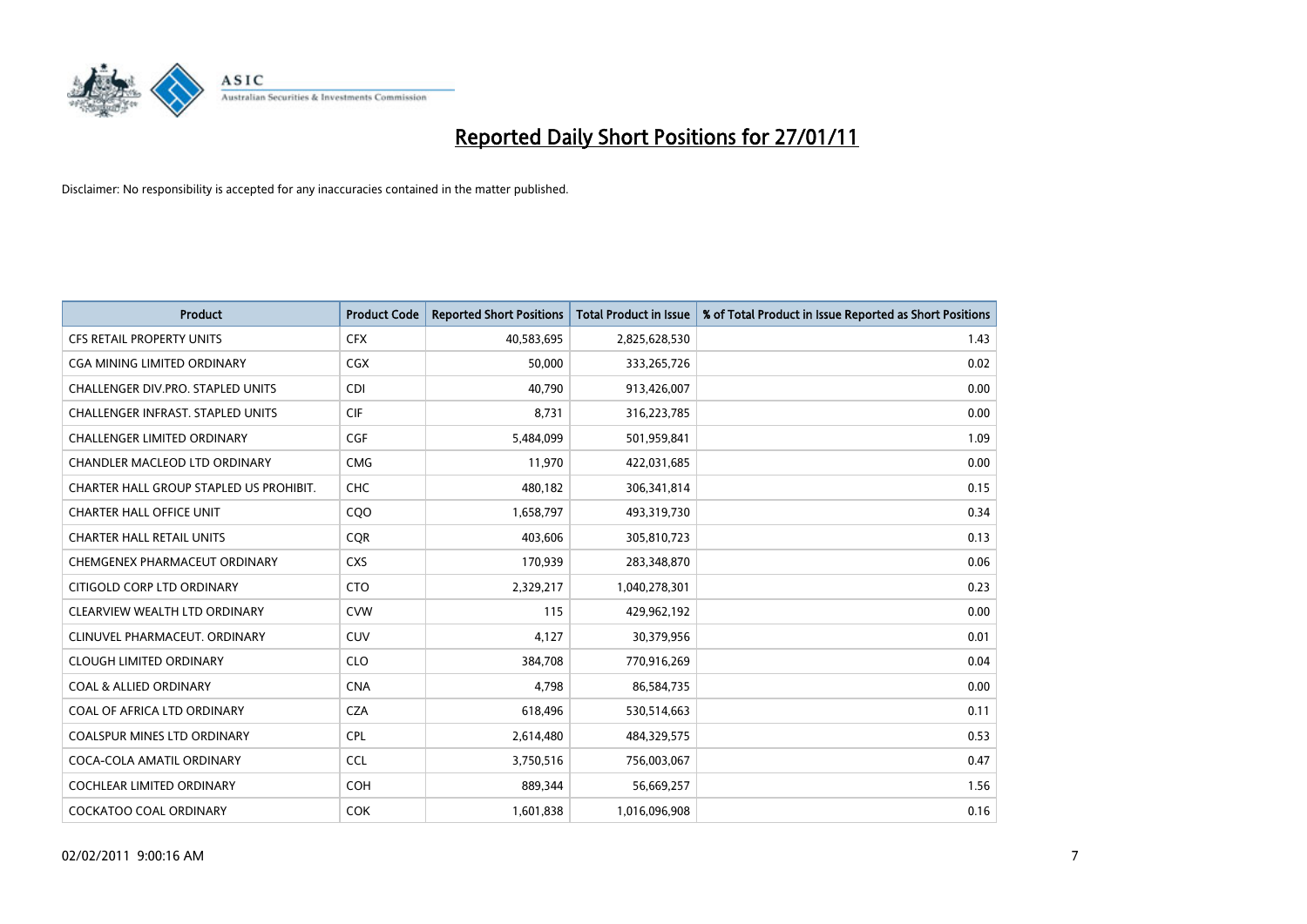

| <b>Product</b>                          | <b>Product Code</b> | <b>Reported Short Positions</b> | <b>Total Product in Issue</b> | % of Total Product in Issue Reported as Short Positions |
|-----------------------------------------|---------------------|---------------------------------|-------------------------------|---------------------------------------------------------|
| <b>COFFEY INTERNATIONAL ORDINARY</b>    | <b>COF</b>          | 26,160                          | 132,577,523                   | 0.02                                                    |
| COMMONWEALTH BANK, ORDINARY             | <b>CBA</b>          | 14,314,794                      | 1,548,907,074                 | 0.91                                                    |
| <b>COMMONWEALTH PROP ORDINARY UNITS</b> | <b>CPA</b>          | 19,751,580                      | 2,449,599,711                 | 0.83                                                    |
| <b>COMPASS RESOURCES ORDINARY</b>       | <b>CMR</b>          | 160,952                         | 147,402,920                   | 0.11                                                    |
| <b>COMPUTERSHARE LTD ORDINARY</b>       | <b>CPU</b>          | 4,039,188                       | 555,664,059                   | 0.71                                                    |
| <b>CONNECTEAST GROUP STAPLED</b>        | <b>CEU</b>          | 46,302,806                      | 3,940,145,951                 | 1.18                                                    |
| CONSOLIDATED MEDIA, ORDINARY            | <b>CMI</b>          | 2,248,933                       | 561,834,996                   | 0.39                                                    |
| <b>CONTANGO MICROCAP ORDINARY</b>       | <b>CTN</b>          | 7,500                           | 145,708,783                   | 0.01                                                    |
| CONTINENTAL COAL LTD ORDINARY           | <b>CCC</b>          | 1,200,000                       | 1,980,616,757                 | 0.06                                                    |
| <b>COOPER ENERGY LTD ORDINARY</b>       | <b>COE</b>          | 104,399                         | 292,576,001                   | 0.04                                                    |
| <b>COPPER STRIKE LTD ORDINARY</b>       | <b>CSE</b>          | 714                             | 129,455,571                   | 0.00                                                    |
| <b>CORDLIFE LIMITED ORDINARY</b>        | CBB                 |                                 | 145,360,920                   | 0.00                                                    |
| <b>COUNT FINANCIAL ORDINARY</b>         | COU                 | 691,875                         | 262,212,976                   | 0.27                                                    |
| <b>CRANE GROUP LIMITED ORDINARY</b>     | <b>CRG</b>          | 2,618,432                       | 79,110,667                    | 3.28                                                    |
| <b>CRESCENT GOLD ORDINARY</b>           | <b>CRE</b>          | 79,604                          | 917,422,620                   | 0.01                                                    |
| <b>CROMWELL PROP STAPLED SECURITIES</b> | <b>CMW</b>          | 129,960                         | 910,985,951                   | 0.01                                                    |
| <b>CROWN LIMITED ORDINARY</b>           | <b>CWN</b>          | 3,193,784                       | 754,131,800                   | 0.42                                                    |
| <b>CSG LIMITED ORDINARY</b>             | CSV                 | 391,184                         | 244,933,695                   | 0.15                                                    |
| <b>CSL LIMITED ORDINARY</b>             | <b>CSL</b>          | 10,039,416                      | 544,679,864                   | 1.81                                                    |
| <b>CSR LIMITED ORDINARY</b>             | <b>CSR</b>          | 7.852.335                       | 1,517,909,514                 | 0.53                                                    |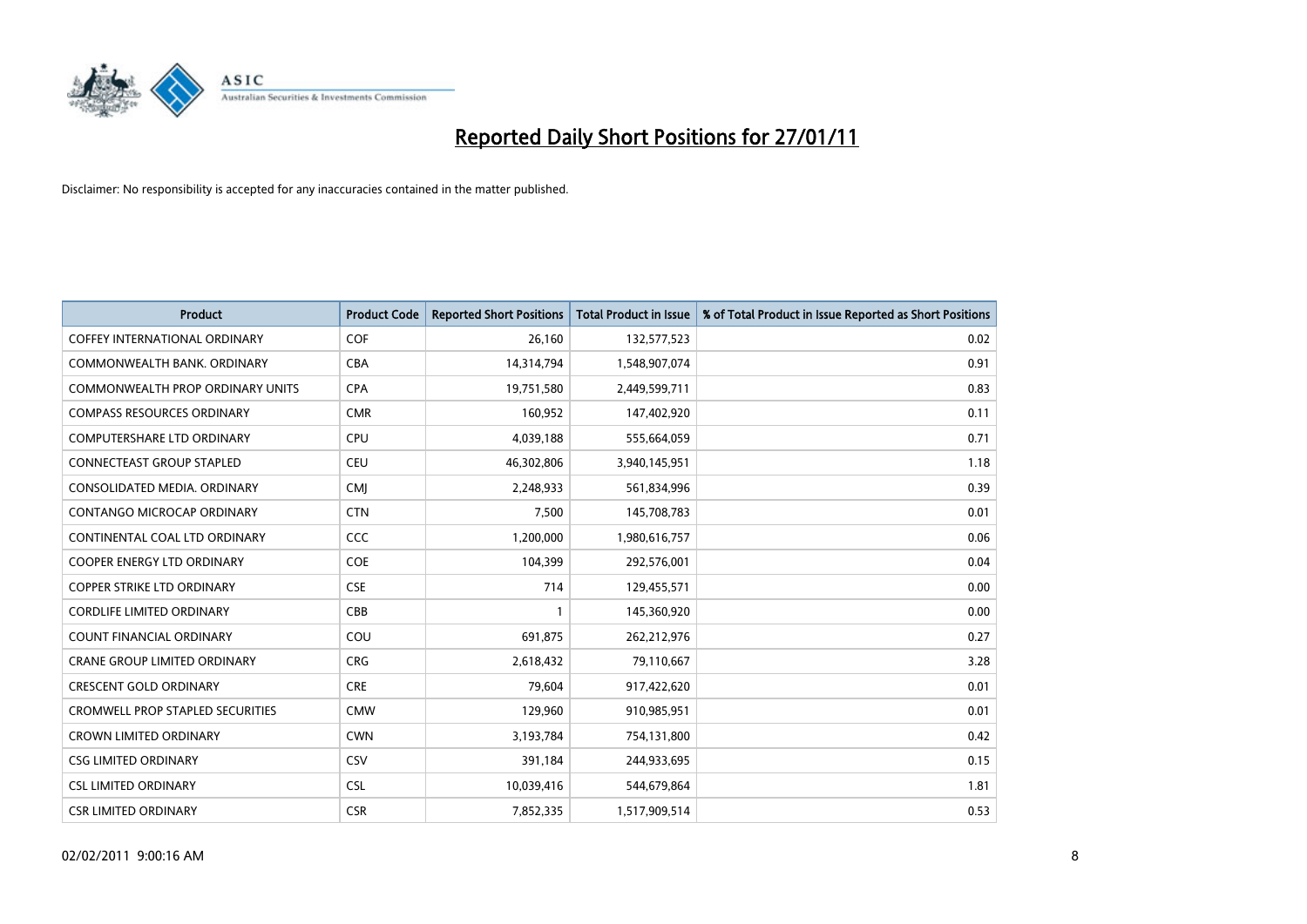

| Product                                | <b>Product Code</b> | <b>Reported Short Positions</b> | <b>Total Product in Issue</b> | % of Total Product in Issue Reported as Short Positions |
|----------------------------------------|---------------------|---------------------------------|-------------------------------|---------------------------------------------------------|
| <b>CUDECO LIMITED ORDINARY</b>         | CDU                 | 607,951                         | 145,512,643                   | 0.42                                                    |
| <b>CUSTOMERS LIMITED ORDINARY</b>      | <b>CUS</b>          | 41,515                          | 134,869,357                   | 0.03                                                    |
| DART ENERGY LTD ORDINARY               | <b>DTE</b>          | 403,931                         | 548,188,184                   | 0.07                                                    |
| DAVID JONES LIMITED ORDINARY           | <b>DJS</b>          | 21,420,020                      | 514,034,694                   | 4.19                                                    |
| <b>DECMIL GROUP LIMITED ORDINARY</b>   | <b>DCG</b>          | 17,397                          | 124,204,568                   | 0.01                                                    |
| DEEP YELLOW LIMITED ORDINARY           | <b>DYL</b>          | 15,876                          | 1,126,784,458                 | 0.00                                                    |
| DEVINE LIMITED ORDINARY                | <b>DVN</b>          | 1,000                           | 634,918,223                   | 0.00                                                    |
| DEXUS PROPERTY GROUP STAPLED UNITS     | <b>DXS</b>          | 5,580,937                       | 4,839,024,176                 | 0.11                                                    |
| DISCOVERY METALS LTD ORDINARY          | <b>DML</b>          | 387,439                         | 436,628,231                   | 0.10                                                    |
| DOMINION MINING ORDINARY               | <b>DOM</b>          | 168,356                         | 103,520,259                   | 0.16                                                    |
| DOMINO PIZZA ENTERPR ORDINARY          | <b>DMP</b>          | 3                               | 68,407,674                    | 0.00                                                    |
| DOWNER EDI LIMITED ORDINARY            | <b>DOW</b>          | 8,431,742                       | 343,178,483                   | 2.50                                                    |
| DRILLSEARCH ENERGY DEFERRED SETTLEMENT | <b>DLSDA</b>        | 500                             | 206,807,957                   | 0.00                                                    |
| DUET GROUP STAPLED US PROHIBIT.        | <b>DUE</b>          | 1,652,386                       | 887,304,690                   | 0.19                                                    |
| DULUXGROUP LIMITED ORDINARY            | <b>DLX</b>          | 1,603,819                       | 367,456,259                   | 0.44                                                    |
| DWS ADVANCED ORDINARY                  | <b>DWS</b>          | 49,882                          | 132,362,763                   | 0.04                                                    |
| <b>EASTERN STAR GAS ORDINARY</b>       | <b>ESG</b>          | 5,458,594                       | 991,567,041                   | 0.54                                                    |
| EDT RETAIL TRUST UNITS                 | <b>EDT</b>          | 99,457                          | 4,700,290,868                 | 0.00                                                    |
| <b>ELDERS LIMITED ORDINARY</b>         | <b>ELD</b>          | 12,935,610                      | 448,598,480                   | 2.87                                                    |
| ELDORADO GOLD CORP CDI 1:1             | EAU                 | 81,136                          | 19,905,333                    | 0.42                                                    |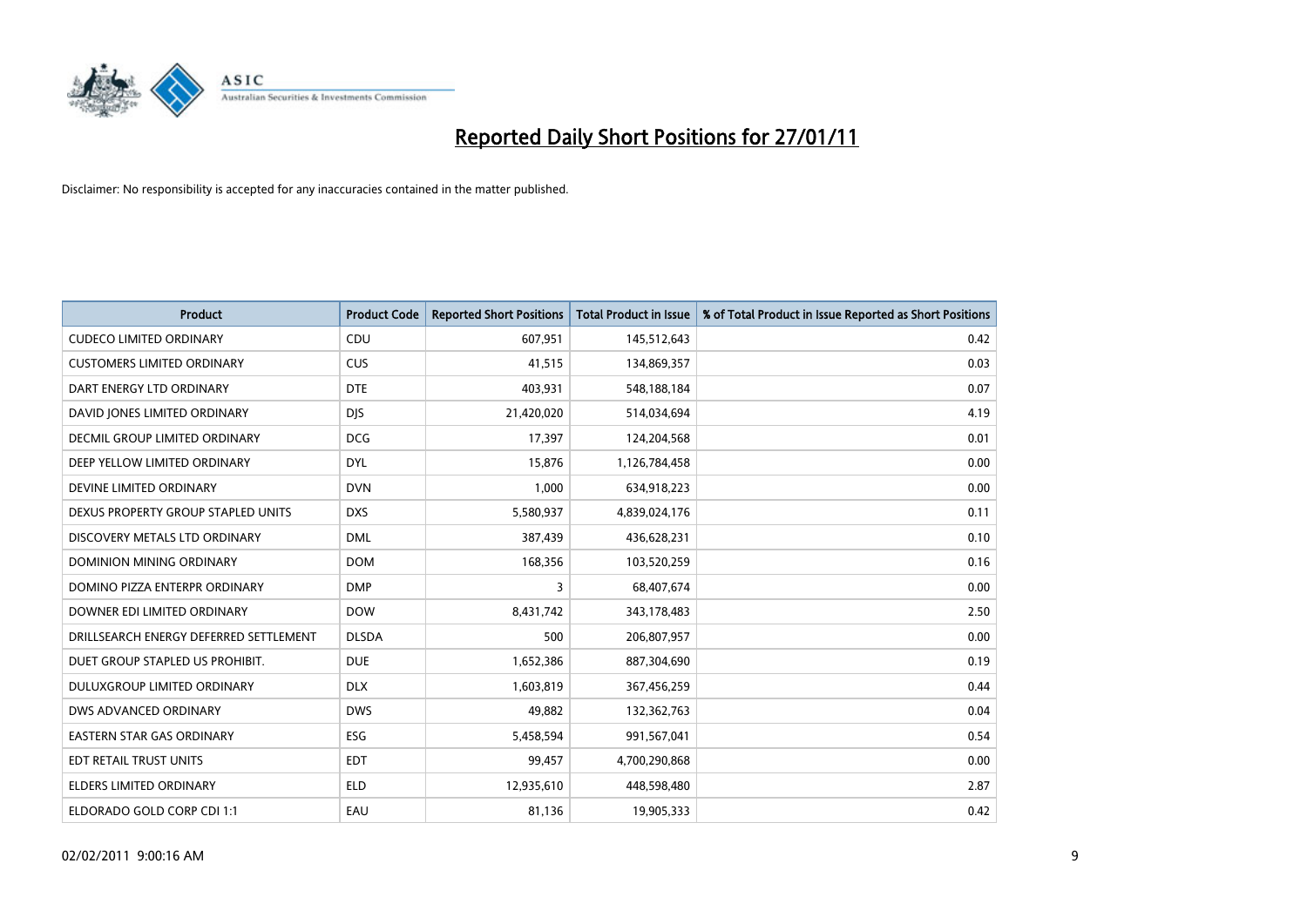

| Product                                   | <b>Product Code</b> | <b>Reported Short Positions</b> | <b>Total Product in Issue</b> | % of Total Product in Issue Reported as Short Positions |
|-------------------------------------------|---------------------|---------------------------------|-------------------------------|---------------------------------------------------------|
| ELEMENTAL MINERALS ORDINARY               | <b>ELM</b>          | 16,000                          | 151,491,655                   | 0.01                                                    |
| ELEMENTOS LIMITED ORDINARY                | <b>ELT</b>          | 8                               | 56,785,454                    | 0.00                                                    |
| ELIXIR PETROLEUM LTD ORDINARY             | <b>EXR</b>          | 324,400                         | 188,988,472                   | 0.17                                                    |
| <b>EMECO HOLDINGS ORDINARY</b>            | <b>EHL</b>          | 1,179,024                       | 631,237,586                   | 0.19                                                    |
| <b>ENERGY RESOURCES ORDINARY 'A'</b>      | <b>ERA</b>          | 1,391,462                       | 190,737,934                   | 0.73                                                    |
| <b>ENERGY WORLD CORPOR, ORDINARY</b>      | <b>EWC</b>          | 16,521,171                      | 1,561,166,672                 | 1.07                                                    |
| <b>ENTEK ENERGY LTD ORDINARY</b>          | <b>ETE</b>          | 489.903                         | 287,692,535                   | 0.17                                                    |
| <b>ENTELLECT SOLUTIONS ORDINARY</b>       | <b>ESN</b>          | 464,050                         | 1,740,334,200                 | 0.03                                                    |
| ENVESTRA LIMITED ORDINARY                 | <b>ENV</b>          | 1,912,466                       | 1,430,398,609                 | 0.13                                                    |
| EOUINOX MINERALS LTD CHESS DEPOSITARY INT | EON                 | 1,038,770                       | 871,493,392                   | 0.12                                                    |
| EVEREST FINANCIAL ORDINARY                | <b>EFG</b>          | 4,300                           | 251,442,316                   | 0.00                                                    |
| EXTRACT RESOURCES ORDINARY                | <b>EXT</b>          | 545,564                         | 243,552,298                   | 0.22                                                    |
| FAIRFAX MEDIA LTD ORDINARY                | <b>FXI</b>          | 304,179,743                     | 2,351,955,725                 | 12.93                                                   |
| <b>FANTASTIC HOLDINGS ORDINARY</b>        | <b>FAN</b>          | 3,000                           | 102,739,538                   | 0.00                                                    |
| <b>FAR LTD ORDINARY</b>                   | <b>FAR</b>          | 477,332                         | 1,244,439,464                 | 0.04                                                    |
| FERRAUS LIMITED ORDINARY                  | <b>FRS</b>          | 1.017                           | 205,700,890                   | 0.00                                                    |
| FERRUM CRESCENT LTD ORDINARY              | <b>FCR</b>          | 100,000                         | 291,896,704                   | 0.03                                                    |
| FISHER & PAYKEL APP. ORDINARY             | <b>FPA</b>          | 10,499,961                      | 724,235,162                   | 1.45                                                    |
| FISHER & PAYKEL H. ORDINARY               | <b>FPH</b>          | 2,019,011                       | 520,409,135                   | 0.39                                                    |
| FKP PROPERTY GROUP STAPLED SECURITIES     | <b>FKP</b>          | 12,068,134                      | 1,174,033,185                 | 1.02                                                    |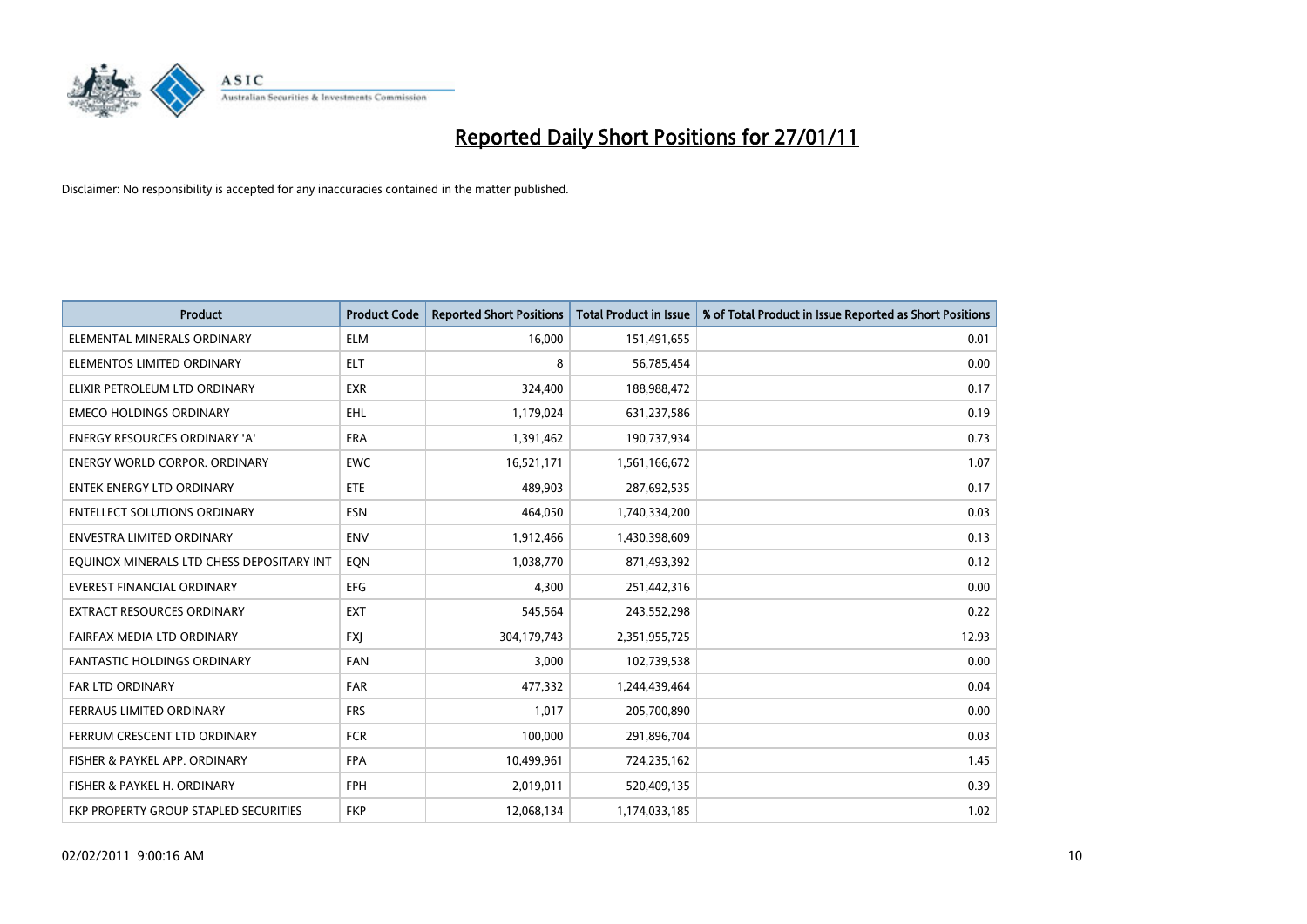

| <b>Product</b>                       | <b>Product Code</b> | <b>Reported Short Positions</b> | <b>Total Product in Issue</b> | % of Total Product in Issue Reported as Short Positions |
|--------------------------------------|---------------------|---------------------------------|-------------------------------|---------------------------------------------------------|
| FLEETWOOD CORP ORDINARY              | <b>FWD</b>          | 57,039                          | 57,281,484                    | 0.10                                                    |
| FLETCHER BUILDING ORDINARY           | <b>FBU</b>          | 3,208,968                       | 611,250,393                   | 0.53                                                    |
| <b>FLEXIGROUP LIMITED ORDINARY</b>   | <b>FXL</b>          | 175,004                         | 275,472,492                   | 0.06                                                    |
| FLIGHT CENTRE ORDINARY               | <b>FLT</b>          | 3,004,527                       | 99,791,411                    | 3.01                                                    |
| FLINDERS MINES LTD ORDINARY          | <b>FMS</b>          | 22,014,066                      | 1,820,329,571                 | 1.21                                                    |
| <b>FOCUS MINERALS LTD ORDINARY</b>   | <b>FML</b>          | 1,104,896                       | 2,865,543,210                 | 0.03                                                    |
| <b>FORGE GROUP LIMITED ORDINARY</b>  | <b>FGE</b>          | 9,460                           | 82,844,014                    | 0.01                                                    |
| <b>FORTE ENERGY NL ORDINARY</b>      | <b>FTE</b>          | 2,658,986                       | 582,658,031                   | 0.46                                                    |
| FORTESCUE METALS GRP ORDINARY        | <b>FMG</b>          | 6,093,830                       | 3,112,711,159                 | 0.21                                                    |
| <b>FOSTER'S GROUP ORDINARY</b>       | <b>FGL</b>          | 10,856,981                      | 1,935,386,127                 | 0.54                                                    |
| <b>FUNTASTIC LIMITED ORDINARY</b>    | <b>FUN</b>          | 322,528                         | 340,997,682                   | 0.09                                                    |
| <b>G.U.D. HOLDINGS ORDINARY</b>      | GUD                 | 478,298                         | 68,426,721                    | 0.71                                                    |
| <b>GALAXY RESOURCES ORDINARY</b>     | GXY                 | 737,488                         | 192,403,358                   | 0.37                                                    |
| <b>GEODYNAMICS LIMITED ORDINARY</b>  | GDY                 | 232,070                         | 333,643,956                   | 0.07                                                    |
| <b>GINDALBIE METALS LTD ORDINARY</b> | GBG                 | 9,762,896                       | 935,215,590                   | 1.04                                                    |
| <b>GIRALIA RESOURCES NL ORDINARY</b> | GIR                 | 84.598                          | 181,160,170                   | 0.04                                                    |
| <b>GLOBAL MINING ORDINARY</b>        | <b>GMI</b>          | 8,951                           | 191,820,968                   | 0.00                                                    |
| <b>GLOUCESTER COAL ORDINARY</b>      | <b>GCL</b>          | 255,245                         | 140,447,062                   | 0.18                                                    |
| <b>GME RESOURCES LTD ORDINARY</b>    | <b>GME</b>          | 800                             | 302,352,750                   | 0.00                                                    |
| <b>GOLD ONE INT LTD ORDINARY</b>     | GDO                 | 37,884                          | 807,080,905                   | 0.00                                                    |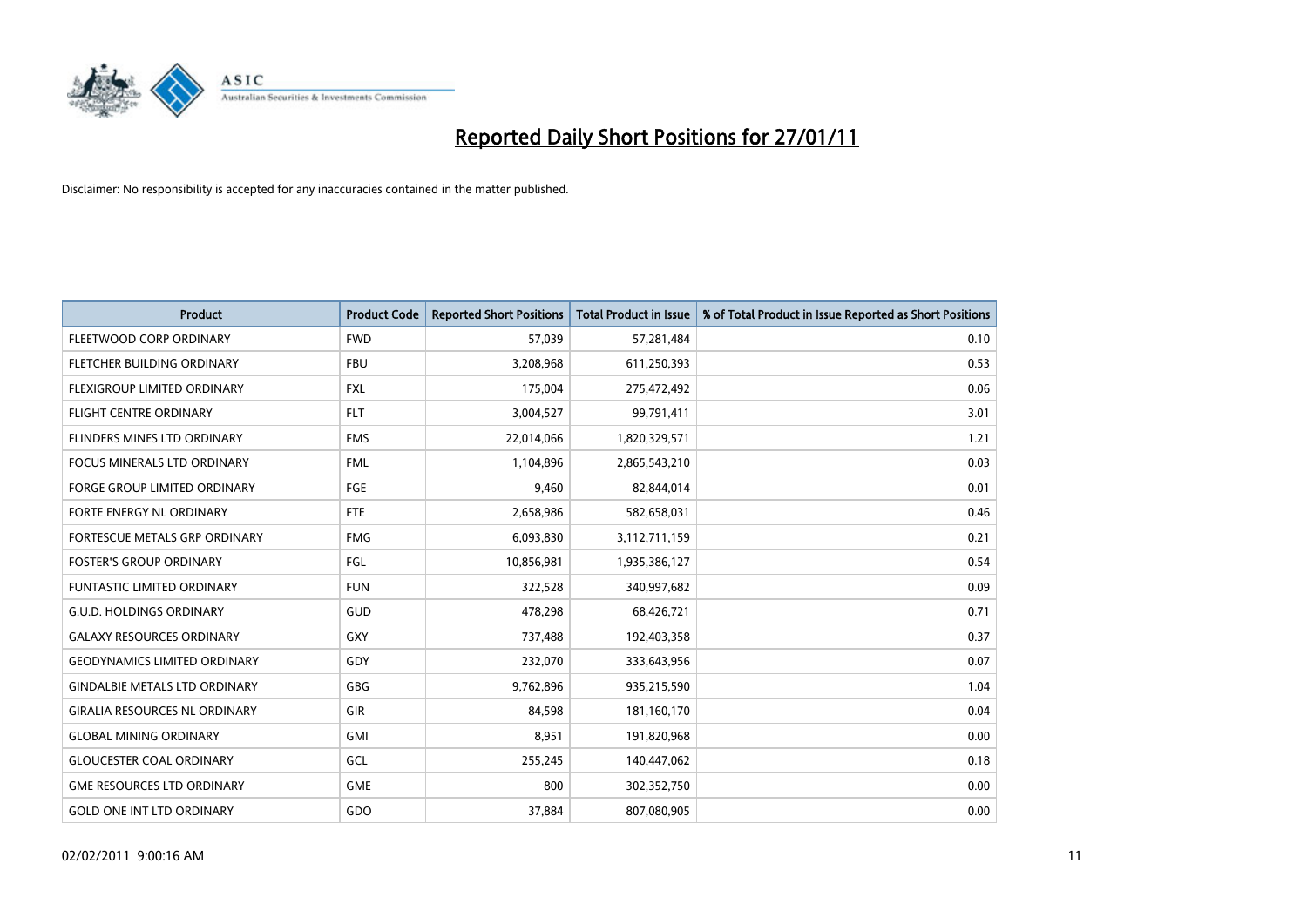

| <b>Product</b>                                   | <b>Product Code</b> | <b>Reported Short Positions</b> | <b>Total Product in Issue</b> | % of Total Product in Issue Reported as Short Positions |
|--------------------------------------------------|---------------------|---------------------------------|-------------------------------|---------------------------------------------------------|
| <b>GOLDEN WEST RESOURCE ORDINARY</b>             | <b>GWR</b>          | 1,617                           | 189,606,127                   | 0.00                                                    |
| <b>GOODMAN FIELDER, ORDINARY</b>                 | <b>GFF</b>          | 16,286,065                      | 1,380,386,438                 | 1.22                                                    |
| <b>GOODMAN GROUP STAPLED US PROHIBIT.</b>        | <b>GMG</b>          | 7,510,110                       | 6,893,007,207                 | 0.10                                                    |
| <b>GPT GROUP STAPLED SEC.</b>                    | GPT                 | 7,851,941                       | 1,855,529,431                 | 0.42                                                    |
| <b>GRAINCORP LIMITED A CLASS ORDINARY</b>        | <b>GNC</b>          | 774,452                         | 198,318,900                   | 0.39                                                    |
| <b>GRANGE RESOURCES, ORDINARY</b>                | GRR                 | 1,447,799                       | 1,152,077,403                 | 0.12                                                    |
| <b>GREENCAP LIMITED ORDINARY</b>                 | GCG                 |                                 | 262,515,385                   | 0.00                                                    |
| <b>GREENLAND MIN EN LTD ORDINARY</b>             | GGG                 | 434,962                         | 304,689,397                   | 0.14                                                    |
| <b>GRYPHON MINERALS LTD ORDINARY</b>             | GRY                 | 506,703                         | 292,472,058                   | 0.18                                                    |
| <b>GUINNESS PEAT GROUP. CHESS DEPOSITARY INT</b> | <b>GPG</b>          | 55                              | 292,381,250                   | 0.00                                                    |
| <b>GUNNS LIMITED ORDINARY</b>                    | <b>GNS</b>          | 27,330,259                      | 848,401,559                   | 3.21                                                    |
| <b>GWA GROUP LTD ORDINARY</b>                    | <b>GWA</b>          | 5,634,159                       | 301,102,514                   | 1.89                                                    |
| <b>HARVEY NORMAN ORDINARY</b>                    | <b>HVN</b>          | 34,440,038                      | 1,062,316,784                 | 3.21                                                    |
| HASTIE GROUP LIMITED ORDINARY                    | <b>HST</b>          | 1,312,613                       | 239,781,419                   | 0.54                                                    |
| HASTINGS DIVERSIFIED STAPLED SECURITY            | <b>HDF</b>          | 609,852                         | 518,300,758                   | 0.11                                                    |
| <b>HEARTWARE INT INC CDI 35:1</b>                | <b>HIN</b>          | 272,008                         | 66,059,280                    | 0.41                                                    |
| <b>HENDERSON GROUP CDI 1:1</b>                   | <b>HGG</b>          | 5,828,537                       | 554,228,264                   | 1.05                                                    |
| HFA HOLDINGS LIMITED ORDINARY                    | <b>HFA</b>          | 1,840,934                       | 469,330,170                   | 0.38                                                    |
| <b>HIGHLANDS PACIFIC ORDINARY</b>                | <b>HIG</b>          | 2,382,804                       | 685,582,148                   | 0.35                                                    |
| HILLCREST LITIGAT, ORDINARY                      | <b>HLS</b>          | 1,600,000                       | 76,488,557                    | 2.09                                                    |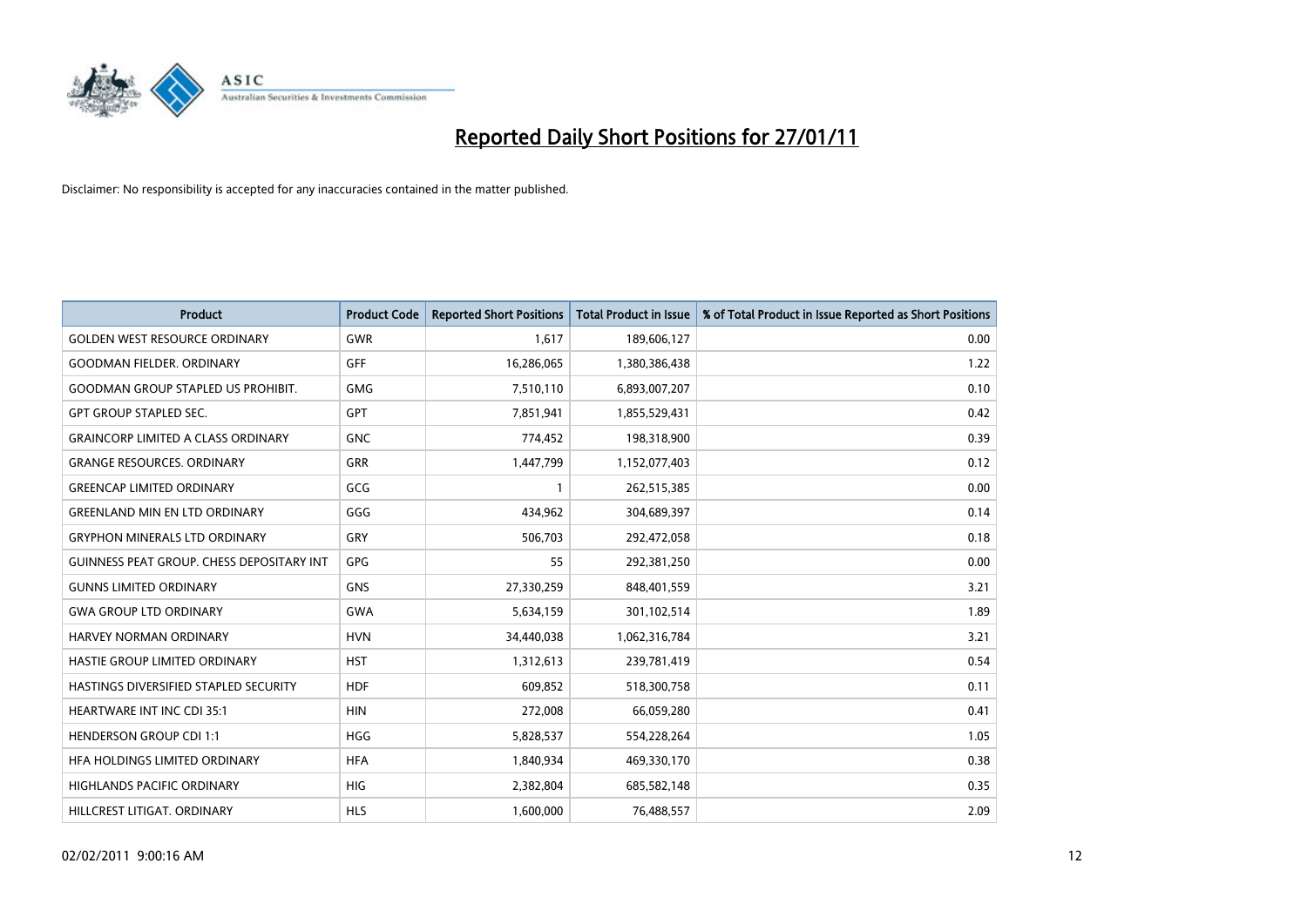

| <b>Product</b>                           | <b>Product Code</b> | <b>Reported Short Positions</b> | <b>Total Product in Issue</b> | % of Total Product in Issue Reported as Short Positions |
|------------------------------------------|---------------------|---------------------------------|-------------------------------|---------------------------------------------------------|
| HILLGROVE RES LTD ORDINARY               | <b>HGO</b>          | 318,888                         | 793,698,575                   | 0.04                                                    |
| HILLS HOLDINGS LTD ORDINARY              | HIL                 | 1,736,581                       | 248,676,841                   | 0.69                                                    |
| HORIZON OIL LIMITED ORDINARY             | <b>HZN</b>          | 2,775,155                       | 1,130,311,515                 | 0.24                                                    |
| HUNNU COAL LIMITED ORDINARY              | <b>HUN</b>          | 1,000,000                       | 182,565,002                   | 0.55                                                    |
| <b>ICON ENERGY LIMITED ORDINARY</b>      | <b>ICN</b>          | 67,000                          | 469,301,394                   | 0.01                                                    |
| <b>IINET LIMITED ORDINARY</b>            | <b>IIN</b>          | 1,043,355                       | 152,138,114                   | 0.68                                                    |
| <b>ILUKA RESOURCES ORDINARY</b>          | <b>ILU</b>          | 4,231,877                       | 418,700,517                   | 1.01                                                    |
| <b>IMDEX LIMITED ORDINARY</b>            | <b>IMD</b>          | 52,884                          | 197,442,297                   | 0.02                                                    |
| IMF (AUSTRALIA) LTD ORDINARY             | <b>IMF</b>          | 335,858                         | 122,496,819                   | 0.27                                                    |
| <b>IMX RESOURCES LTD ORDINARY</b>        | <b>IXR</b>          | 20,000                          | 262,612,803                   | 0.01                                                    |
| <b>INCITEC PIVOT ORDINARY</b>            | IPL                 | 2,883,669                       | 1,628,730,107                 | 0.19                                                    |
| <b>INDAGO RESOURCES LTD ORDINARY</b>     | IDG                 | 8,179                           | 5,272,885                     | 0.16                                                    |
| <b>INDEPENDENCE GROUP ORDINARY</b>       | <b>IGO</b>          | 514,435                         | 138,777,305                   | 0.37                                                    |
| <b>INDOPHIL RESOURCES ORDINARY</b>       | <b>IRN</b>          | 342,447                         | 471,445,763                   | 0.07                                                    |
| <b>INDUSTREA LIMITED ORDINARY</b>        | IDL                 | 162,835                         | 363,878,295                   | 0.04                                                    |
| <b>INFIGEN ENERGY STAPLED SECURITIES</b> | <b>IFN</b>          | 6,733,118                       | 761,222,569                   | 0.88                                                    |
| ING INDUSTRIAL FUND UNITS                | <b>IIF</b>          | 15,323,176                      | 2,592,249,647                 | 0.61                                                    |
| ING OFFICE FUND STAPLED SECURITIES       | <b>IOF</b>          | 15,596,380                      | 2,729,071,212                 | 0.56                                                    |
| ING RE COM GROUP STAPLED SECURITIES      | ILF.                | 9,075                           | 441,029,194                   | 0.00                                                    |
| INSURANCE AUSTRALIA ORDINARY             | IAG                 | 1,903,545                       | 2,079,034,021                 | 0.07                                                    |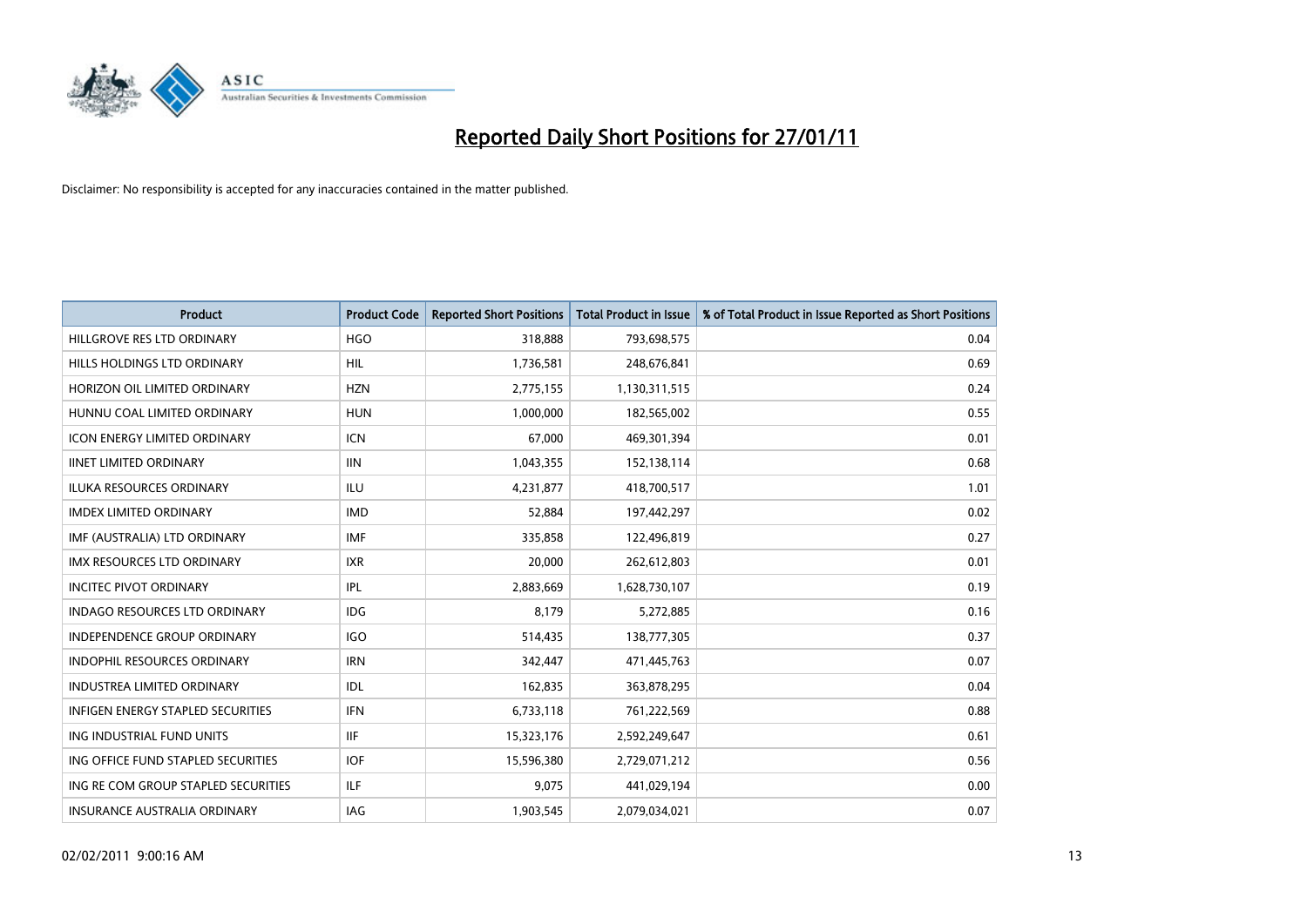

| Product                                   | <b>Product Code</b> | <b>Reported Short Positions</b> | <b>Total Product in Issue</b> | % of Total Product in Issue Reported as Short Positions |
|-------------------------------------------|---------------------|---------------------------------|-------------------------------|---------------------------------------------------------|
| INTEGRA MINING LTD, ORDINARY              | <b>IGR</b>          | 3,848,763                       | 757,692,394                   | 0.51                                                    |
| <b>INTREPID MINES ORDINARY</b>            | <b>IAU</b>          | 1,703,247                       | 517,525,349                   | 0.33                                                    |
| <b>INVOCARE LIMITED ORDINARY</b>          | <b>IVC</b>          | 1,120,225                       | 102,421,288                   | 1.10                                                    |
| ION LIMITED ORDINARY                      | <b>ION</b>          | 164,453                         | 256,365,105                   | 0.06                                                    |
| <b>IOOF HOLDINGS LTD ORDINARY</b>         | IFL.                | 1,773,138                       | 229,794,395                   | 0.77                                                    |
| <b>IRESS MARKET TECH. ORDINARY</b>        | <b>IRE</b>          | 2,140,106                       | 126,018,142                   | 1.69                                                    |
| <b>IRON ORE HOLDINGS ORDINARY</b>         | <b>IOH</b>          | 101.016                         | 137,563,524                   | 0.07                                                    |
| <b>ISHARES GLB CONSSTA CDI 1:1</b>        | X                   | 1,524                           | 4,750,000                     | 0.03                                                    |
| ISHARES GLOBAL 100 CDI 1:1                | <b>IOO</b>          | 11,928                          | 10,600,000                    | 0.11                                                    |
| ISHARES MSCI AUS 200 ISHARES MSCI AUS 200 | <b>IOZ</b>          | 71,502                          | 2,025,000                     | 3.53                                                    |
| ISHARES S&P 500 CDI 1:1                   | <b>IVV</b>          | 7,460                           | 116,350,000                   | 0.01                                                    |
| ISHARES S&P ASIA 50 CDI 1:1               | <b>IAA</b>          | 2,790                           | 1,700,000                     | 0.16                                                    |
| ISHARES S&P HIGH DIV ISHARES S&P HIGH DIV | <b>IHD</b>          | 22,500                          | 1,800,000                     | 1.25                                                    |
| ISHARES SMALL ORDS ISHARES SMALL ORDS     | <b>ISO</b>          | 44,338                          | 6,000,000                     | 0.74                                                    |
| <b>ISOFT GROUP LIMITED ORDINARY</b>       | <b>ISF</b>          | 4,902,800                       | 1,070,595,874                 | 0.45                                                    |
| <b>IVANHOE AUSTRALIA ORDINARY</b>         | <b>IVA</b>          | 476,283                         | 418,410,103                   | 0.11                                                    |
| <b>JABIRU METALS LTD ORDINARY</b>         | IML                 | 86,660                          | 553,304,180                   | 0.01                                                    |
| JAMES HARDIE INDUST CHESS DEPOSITARY INT  | <b>IHX</b>          | 17,045,933                      | 436,128,074                   | 3.87                                                    |
| <b>IAMESON RESOURCES ORDINARY</b>         | <b>JAL</b>          | 1,600,000                       | 95,828,865                    | 1.67                                                    |
| <b>IB HI-FI LIMITED ORDINARY</b>          | <b>IBH</b>          | 9,769,866                       | 109,223,945                   | 8.95                                                    |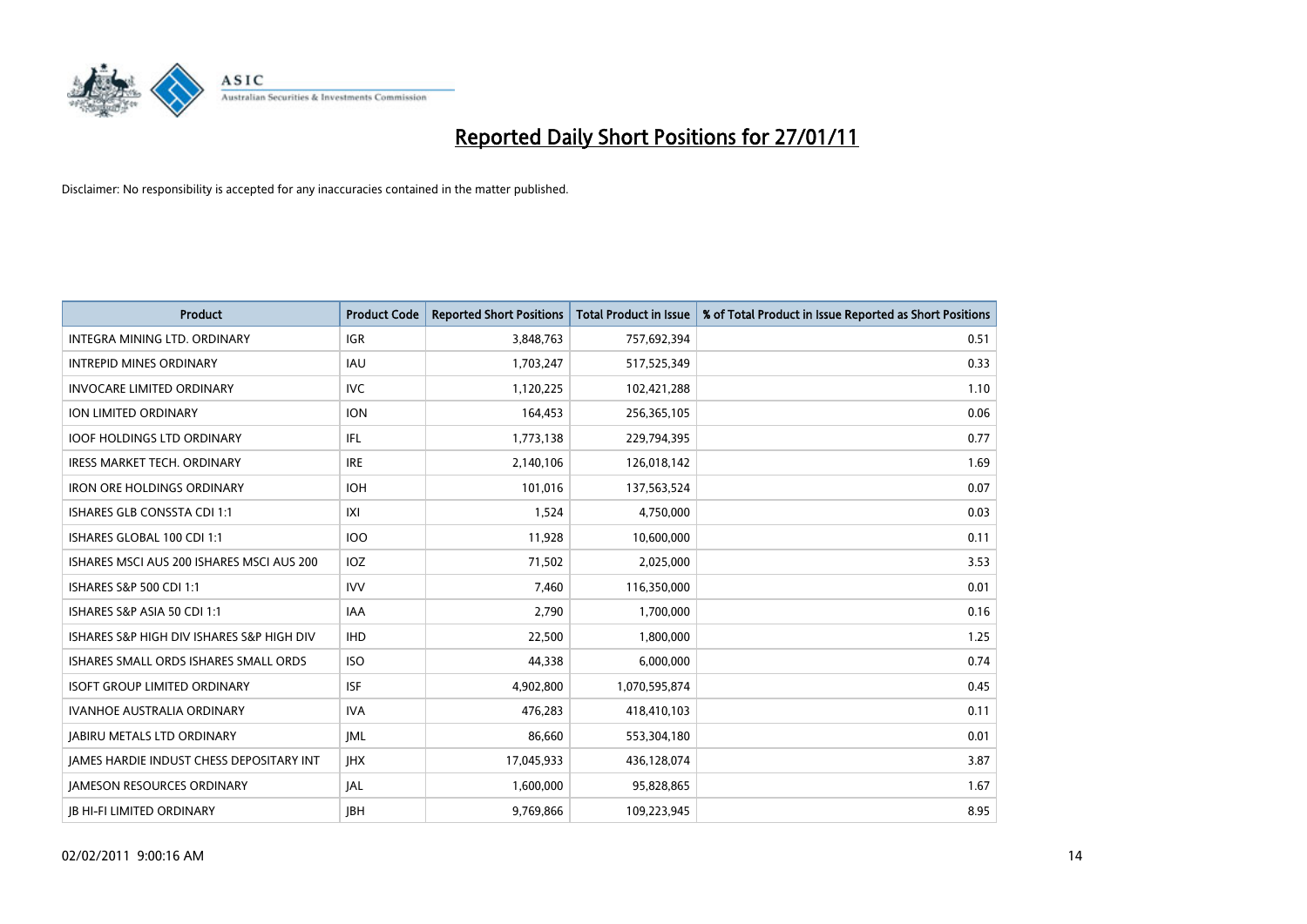

| <b>Product</b>                        | <b>Product Code</b> | <b>Reported Short Positions</b> | Total Product in Issue | % of Total Product in Issue Reported as Short Positions |
|---------------------------------------|---------------------|---------------------------------|------------------------|---------------------------------------------------------|
| <b>KAGARA LTD ORDINARY</b>            | KZL                 | 1,955,802                       | 707,789,717            | 0.27                                                    |
| KANGAROO RES LTD ORDINARY             | <b>KRL</b>          | 600,000                         | 1,100,576,564          | 0.05                                                    |
| KAROON GAS AUSTRALIA ORDINARY         | <b>KAR</b>          | 1,338,287                       | 217,295,769            | 0.62                                                    |
| KATHMANDU HOLD LTD ORDINARY           | <b>KMD</b>          | 739,179                         | 200,000,000            | 0.36                                                    |
| <b>KEYBRIDGE CAPITAL ORDINARY</b>     | <b>KBC</b>          | 5,999                           | 172,070,564            | 0.00                                                    |
| KIMBERLEY METALS LTD ORDINARY         | KBL                 | 2,609                           | 161,356,672            | 0.00                                                    |
| KINGSGATE CONSOLID. ORDINARY          | <b>KCN</b>          | 1,478,968                       | 102,286,251            | 1.47                                                    |
| KINGSROSE MINING LTD ORDINARY         | <b>KRM</b>          | 184,700                         | 251,804,488            | 0.07                                                    |
| LEIGHTON HOLDINGS ORDINARY            | LEI                 | 5,316,971                       | 302,244,299            | 1.74                                                    |
| LEND LEASE GROUP UNIT/ORD STAPLED     | <b>LLC</b>          | 973,522                         | 565,558,754            | 0.18                                                    |
| LINC ENERGY LTD ORDINARY              | <b>LNC</b>          | 5,650,785                       | 502,519,400            | 1.13                                                    |
| LYNAS CORPORATION ORDINARY            | <b>LYC</b>          | 51,819,591                      | 1,662,499,093          | 3.12                                                    |
| MACARTHUR COAL ORDINARY               | <b>MCC</b>          | 1,606,207                       | 299,476,903            | 0.53                                                    |
| <b>MACMAHON HOLDINGS ORDINARY</b>     | <b>MAH</b>          | 2,725,835                       | 733,711,705            | 0.38                                                    |
| MACO ATLAS ROADS GRP ORDINARY STAPLED | <b>MOA</b>          | 3,711,455                       | 452,345,907            | 0.81                                                    |
| MACQUARIE GROUP LTD ORDINARY          | <b>MOG</b>          | 5,016,520                       | 346,747,384            | 1.43                                                    |
| MAGMA METALS LTD. ORDINARY            | <b>MMW</b>          | 500                             | 195,605,923            | 0.00                                                    |
| MANTRA RESOURCES ORDINARY             | <b>MRU</b>          | 58,742                          | 133,329,188            | 0.04                                                    |
| MAP GROUP STAPLED US PROHIBIT.        | <b>MAP</b>          | 2,080,013                       | 1,861,210,782          | 0.11                                                    |
| MATRIX C & E LTD ORDINARY             | <b>MCE</b>          | 57,590                          | 72,964,098             | 0.08                                                    |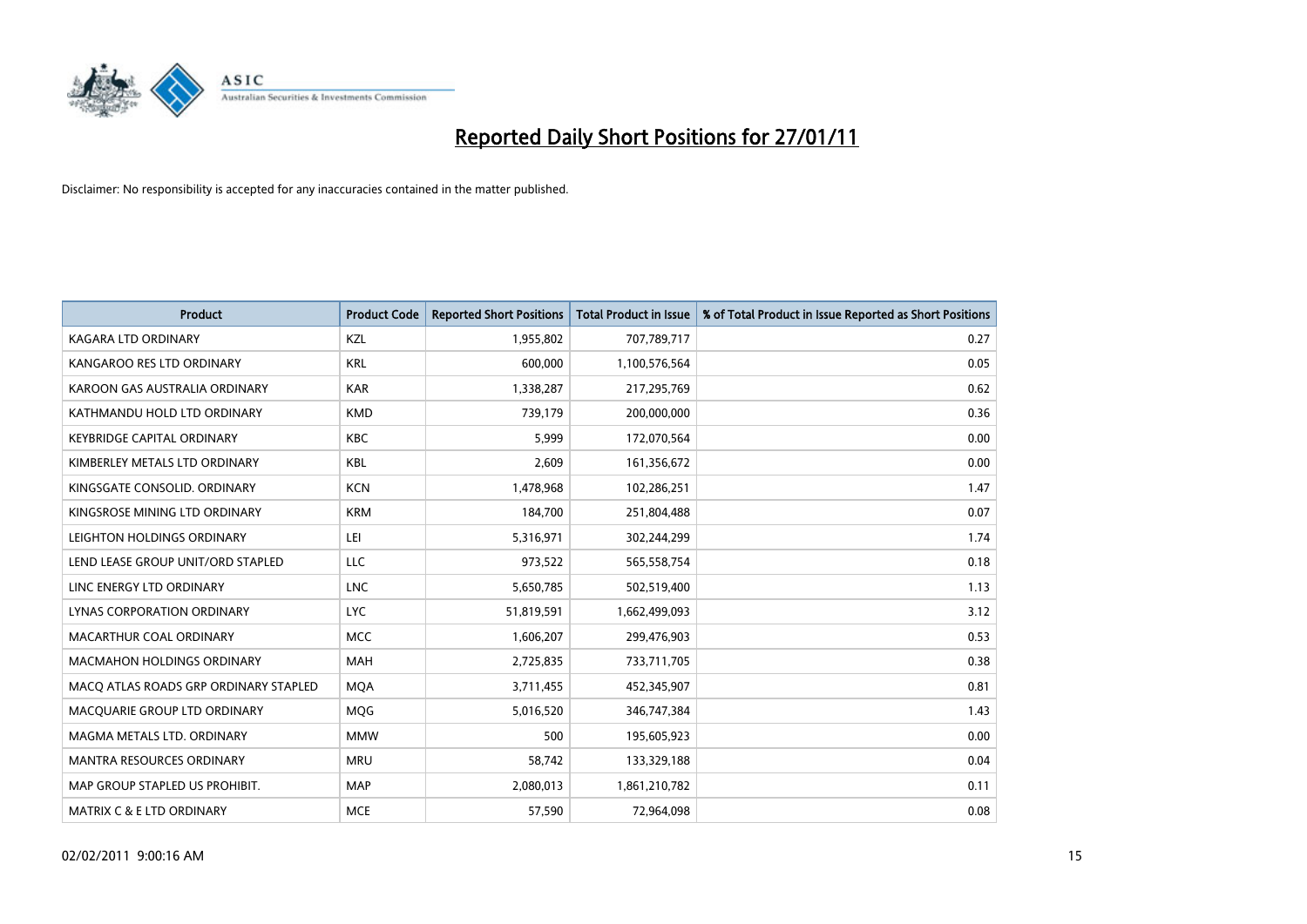

| <b>Product</b>                  | <b>Product Code</b> | <b>Reported Short Positions</b> | <b>Total Product in Issue</b> | % of Total Product in Issue Reported as Short Positions |
|---------------------------------|---------------------|---------------------------------|-------------------------------|---------------------------------------------------------|
| MCMILLAN SHAKESPEARE ORDINARY   | <b>MMS</b>          | 87,151                          | 67,919,101                    | 0.12                                                    |
| MCPHERSON'S LTD ORDINARY        | <b>MCP</b>          | 17,139                          | 71,651,758                    | 0.02                                                    |
| MEDUSA MINING LTD ORDINARY      | <b>MML</b>          | 1,984,234                       | 188,233,911                   | 1.05                                                    |
| MELBOURNE IT LIMITED ORDINARY   | <b>MLB</b>          | 136,397                         | 80,031,955                    | 0.17                                                    |
| MEO AUSTRALIA LTD ORDINARY      | <b>MEO</b>          | 528,710                         | 539,913,260                   | 0.09                                                    |
| <b>MERMAID MARINE ORDINARY</b>  | <b>MRM</b>          | 241,640                         | 213,669,828                   | 0.10                                                    |
| MESOBLAST LIMITED ORDINARY      | <b>MSB</b>          | 124,042                         | 252,645,506                   | 0.04                                                    |
| METALS X LIMITED ORDINARY       | <b>MLX</b>          | 326,940                         | 1,365,661,782                 | 0.03                                                    |
| METCASH LIMITED ORDINARY        | <b>MTS</b>          | 24,576,152                      | 768,801,639                   | 3.20                                                    |
| METGASCO LIMITED ORDINARY       | <b>MEL</b>          | 241,980                         | 252,460,972                   | 0.09                                                    |
| MICLYN EXP OFFSHR ORDINARY      | <b>MIO</b>          | 105,311                         | 271,700,000                   | 0.03                                                    |
| MINARA RESOURCES ORDINARY       | <b>MRE</b>          | 9,982,986                       | 1,167,783,517                 | 0.83                                                    |
| MINCOR RESOURCES NL ORDINARY    | <b>MCR</b>          | 628,065                         | 200,608,804                   | 0.33                                                    |
| MINEMAKERS LIMITED ORDINARY     | <b>MAK</b>          | 63,146                          | 227,003,950                   | 0.03                                                    |
| MINERAL DEPOSITS ORDINARY       | <b>MDL</b>          | 160,890                         | 60,768,582                    | 0.26                                                    |
| MINERAL RESOURCES. ORDINARY     | <b>MIN</b>          | 217,722                         | 168,812,735                   | 0.13                                                    |
| MIRABELA NICKEL LTD ORDINARY    | <b>MBN</b>          | 9,647,818                       | 491,561,237                   | 1.94                                                    |
| MIRVAC GROUP STAPLED SECURITIES | <b>MGR</b>          | 5,093,176                       | 3,415,819,357                 | 0.14                                                    |
| MOLOPO ENERGY LTD ORDINARY      | <b>MPO</b>          | 1,669,399                       | 250,972,584                   | 0.68                                                    |
| MOLY MINES LIMITED ORDINARY     | <b>MOL</b>          | 101,200                         | 365,778,989                   | 0.03                                                    |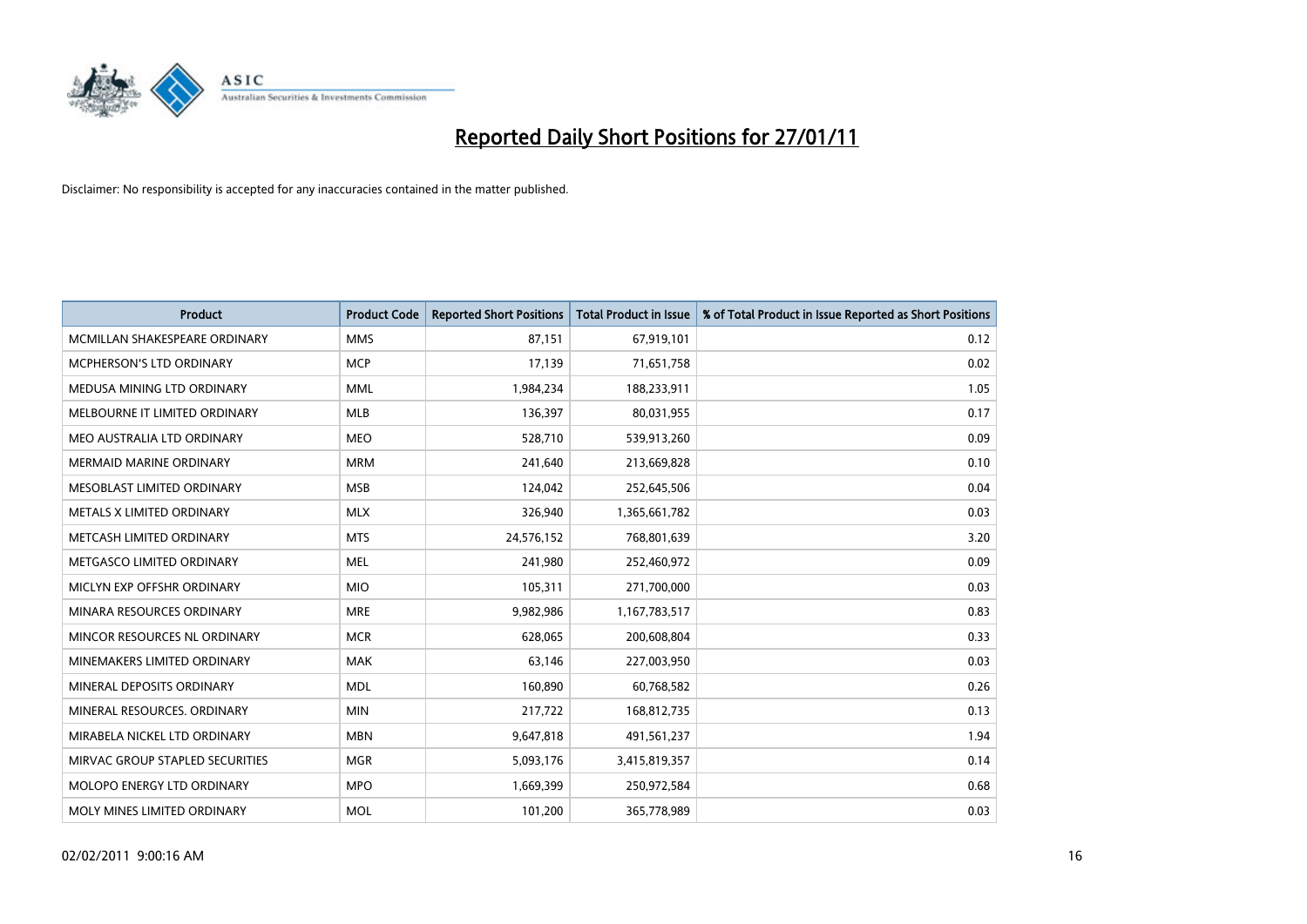

| <b>Product</b>                          | <b>Product Code</b> | <b>Reported Short Positions</b> | <b>Total Product in Issue</b> | % of Total Product in Issue Reported as Short Positions |
|-----------------------------------------|---------------------|---------------------------------|-------------------------------|---------------------------------------------------------|
| MONADELPHOUS GROUP ORDINARY             | <b>MND</b>          | 523,994                         | 87,556,827                    | 0.58                                                    |
| MOUNT GIBSON IRON ORDINARY              | <b>MGX</b>          | 4,157,665                       | 1,082,570,693                 | 0.38                                                    |
| MULTIPLEX SITES SITES                   | <b>MXUPA</b>        | 48                              | 4,500,000                     | 0.00                                                    |
| MURCHISON METALS LTD ORDINARY           | <b>MMX</b>          | 12,178,121                      | 435,884,268                   | 2.78                                                    |
| <b>MYER HOLDINGS LTD ORDINARY</b>       | <b>MYR</b>          | 22,869,713                      | 582,297,884                   | 3.91                                                    |
| <b>MYSTATE LIMITED ORDINARY</b>         | <b>MYS</b>          | 1,400                           | 67,439,158                    | 0.00                                                    |
| NAMOI COTTON CO-OP CO-OPERATIVE CAP.UNT | <b>NAM</b>          | 205,227                         | 96,978,836                    | 0.21                                                    |
| NATIONAL AUST. BANK ORDINARY            | <b>NAB</b>          | 10,574,117                      | 2,169,575,514                 | 0.48                                                    |
| NATURAL FUEL LIMITED ORDINARY           | <b>NFL</b>          |                                 | 721,912                       | 0.00                                                    |
| NAVITAS LIMITED ORDINARY                | <b>NVT</b>          | 1,885,810                       | 369,358,564                   | 0.51                                                    |
| NEPTUNE MARINE ORDINARY                 | <b>NMS</b>          | 1,626,618                       | 442,352,382                   | 0.36                                                    |
| NEW GUINEA ENERGY ORDINARY              | <b>NGE</b>          | 108,992                         | 781,275,586                   | 0.01                                                    |
| NEW HOPE CORPORATION ORDINARY           | <b>NHC</b>          | 745,414                         | 830,230,549                   | 0.09                                                    |
| NEWCREST MINING ORDINARY                | <b>NCM</b>          | 2,816,580                       | 765,173,287                   | 0.33                                                    |
| NEWS CORP A NON-VOTING CDI              | <b>NWSLV</b>        | 273,401                         | 1,828,219,749                 | 0.01                                                    |
| NEWS CORP B VOTING CDI                  | <b>NWS</b>          | 7,119,849                       | 798,520,953                   | 0.88                                                    |
| NEXBIS LIMITED ORDINARY                 | <b>NBS</b>          | 63,733                          | 798,356,704                   | 0.01                                                    |
| NEXUS ENERGY LIMITED ORDINARY           | <b>NXS</b>          | 5,498,043                       | 1,020,257,304                 | 0.54                                                    |
| NIB HOLDINGS LIMITED ORDINARY           | <b>NHF</b>          | 4,911                           | 466,777,666                   | 0.00                                                    |
| NICK SCALI LIMITED ORDINARY             | <b>NCK</b>          | 35,846                          | 81,000,000                    | 0.04                                                    |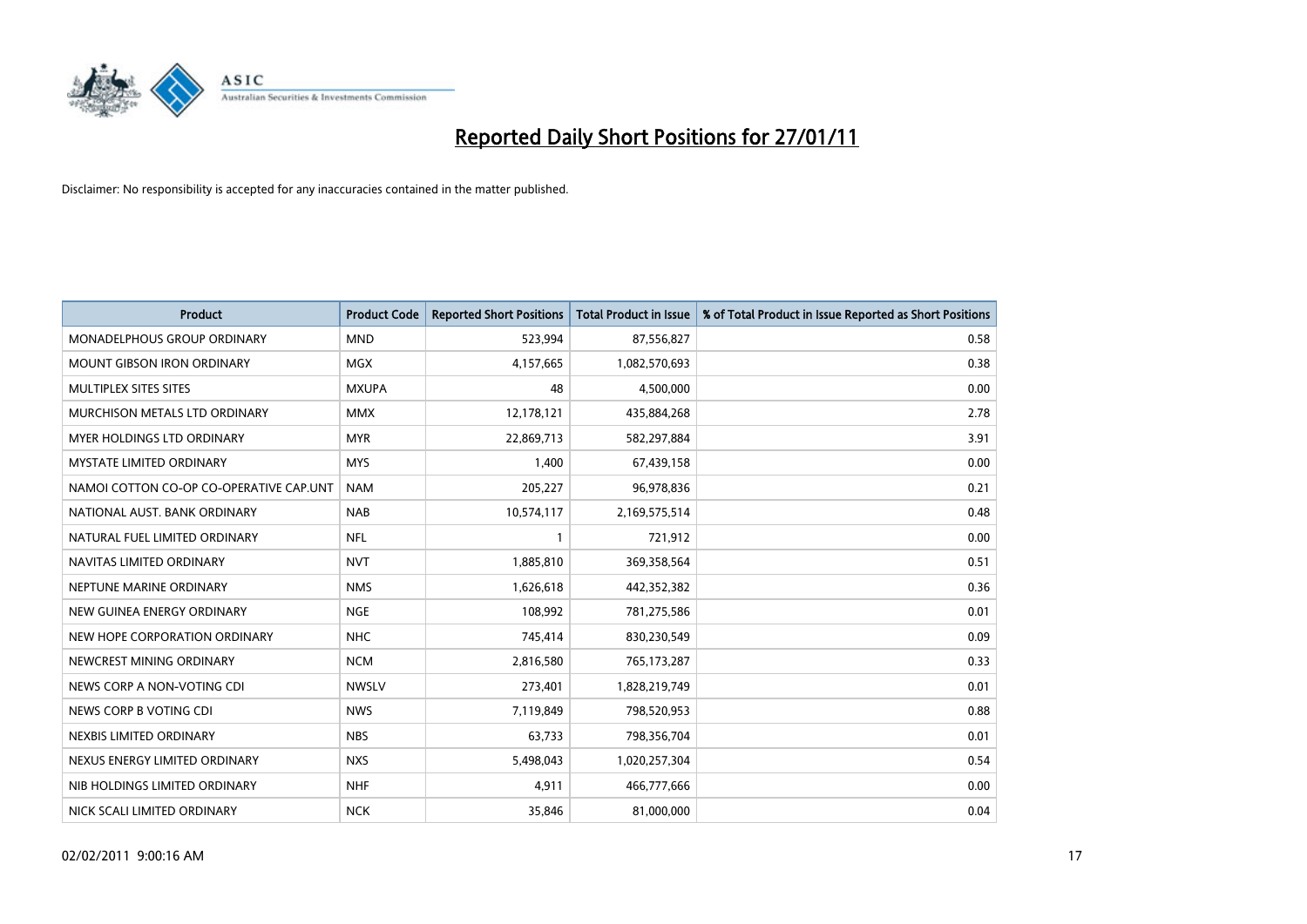

| <b>Product</b>                        | <b>Product Code</b> | <b>Reported Short Positions</b> | <b>Total Product in Issue</b> | % of Total Product in Issue Reported as Short Positions |
|---------------------------------------|---------------------|---------------------------------|-------------------------------|---------------------------------------------------------|
| NIDO PETROLEUM ORDINARY               | <b>NDO</b>          | 63,244                          | 1,340,630,321                 | 0.00                                                    |
| NKWE PLATINUM 10C US COMMON           | <b>NKP</b>          | 240,577                         | 559,651,184                   | 0.05                                                    |
| NOBLE MINERAL RES ORDINARY            | <b>NMG</b>          | 357,778                         | 380,553,988                   | 0.10                                                    |
| NORTHERN CREST ORDINARY               | <b>NOC</b>          | 24,345                          | 116,074,781                   | 0.02                                                    |
| NORTHERN IRON LTD ORDINARY            | <b>NFE</b>          | 1,282,830                       | 336,084,863                   | 0.38                                                    |
| NRW HOLDINGS LIMITED ORDINARY         | <b>NWH</b>          | 138,136                         | 251,223,000                   | 0.05                                                    |
| NUFARM LIMITED ORDINARY               | <b>NUF</b>          | 6,652,056                       | 261,833,005                   | 2.50                                                    |
| NUPLEX INDUSTRIES ORDINARY            | <b>NPX</b>          | 95,106                          | 195,060,783                   | 0.05                                                    |
| OAKTON LIMITED ORDINARY               | <b>OKN</b>          | 864,843                         | 93,674,235                    | 0.92                                                    |
| OCEANAGOLD CORP. CHESS DEPOSITARY INT | <b>OGC</b>          | 1,386,380                       | 262,062,610                   | 0.52                                                    |
| OCEANIA CAPITAL LTD ORDINARY          | <b>OCP</b>          | 2,500                           | 91,921,295                    | 0.00                                                    |
| OIL SEARCH LTD ORDINARY               | OSH                 | 5,798,120                       | 1,312,888,303                 | 0.41                                                    |
| OM HOLDINGS LIMITED ORDINARY          | <b>OMH</b>          | 3,815,426                       | 503,085,150                   | 0.75                                                    |
| <b>ONESTEEL LIMITED ORDINARY</b>      | OST                 | 12,020,720                      | 1,334,723,421                 | 0.87                                                    |
| ORICA LIMITED ORDINARY                | ORI                 | 1,427,301                       | 363,189,836                   | 0.40                                                    |
| ORIGIN ENERGY ORDINARY                | <b>ORG</b>          | 2,336,802                       | 884,833,512                   | 0.24                                                    |
| OROCOBRE LIMITED ORDINARY             | <b>ORE</b>          | 19,332                          | 91,181,996                    | 0.02                                                    |
| OROTONGROUP LIMITED ORDINARY          | <b>ORL</b>          | 6,394                           | 40,880,902                    | 0.02                                                    |
| OTTO ENERGY LIMITED ORDINARY          | <b>OEL</b>          | 112,737                         | 1,134,540,071                 | 0.01                                                    |
| OZ MINERALS ORDINARY                  | OZL                 | 22,118,329                      | 3,238,546,504                 | 0.68                                                    |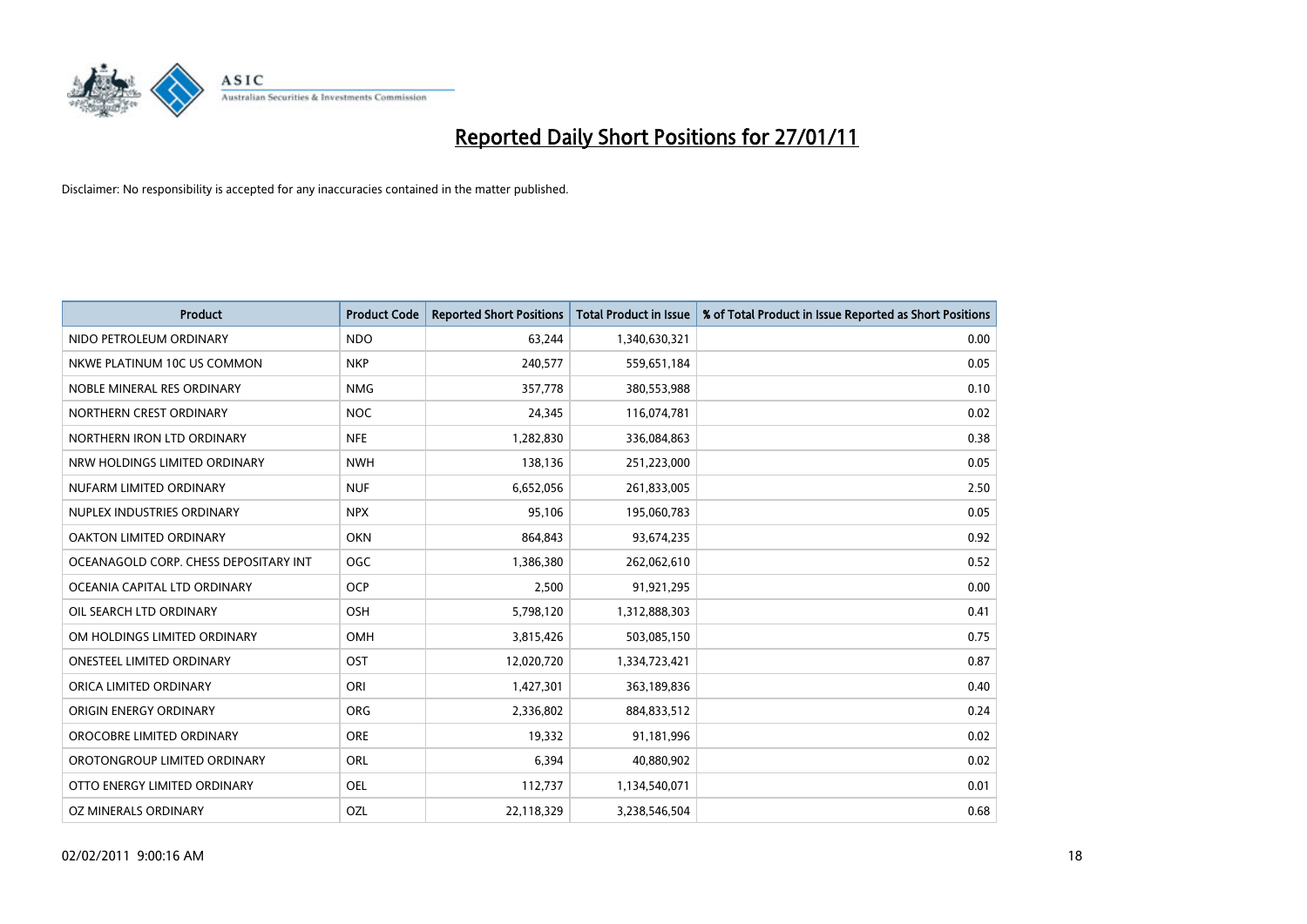

| Product                        | <b>Product Code</b> | <b>Reported Short Positions</b> | Total Product in Issue | % of Total Product in Issue Reported as Short Positions |
|--------------------------------|---------------------|---------------------------------|------------------------|---------------------------------------------------------|
| <b>PACIFIC BRANDS ORDINARY</b> | <b>PBG</b>          | 6,110,413                       | 931,386,248            | 0.65                                                    |
| PALADIN ENERGY LTD ORDINARY    | <b>PDN</b>          | 18,251,563                      | 725,358,046            | 2.50                                                    |
| PANAUST LIMITED ORDINARY       | <b>PNA</b>          | 8,825,127                       | 2,958,612,502          | 0.29                                                    |
| PANORAMIC RESOURCES ORDINARY   | PAN                 | 1,314,900                       | 206,500,342            | 0.63                                                    |
| PAPERLINX LIMITED ORDINARY     | <b>PPX</b>          | 21,280,623                      | 603,580,761            | 3.52                                                    |
| PATTIES FOODS LTD ORDINARY     | PFL                 |                                 | 138,908,853            | 0.00                                                    |
| PEET LIMITED ORDINARY          | <b>PPC</b>          | 103,310                         | 302,965,804            | 0.03                                                    |
| PENINSULA ENERGY LTD ORDINARY  | <b>PEN</b>          | 5,000                           | 1,943,189,657          | 0.00                                                    |
| PERILYA LIMITED ORDINARY       | <b>PEM</b>          | 606,294                         | 526,075,563            | 0.11                                                    |
| PERPETUAL LIMITED ORDINARY     | <b>PPT</b>          | 2,357,365                       | 44,140,166             | 5.37                                                    |
| PERSEUS MINING LTD ORDINARY    | PRU                 | 1,262,874                       | 422,837,088            | 0.29                                                    |
| PETSEC ENERGY ORDINARY         | PSA                 | 223,332                         | 231,283,622            | 0.10                                                    |
| PHARMAXIS LTD ORDINARY         | <b>PXS</b>          | 915,556                         | 228,127,809            | 0.39                                                    |
| PHOTON GROUP LTD ORDINARY      | <b>PGA</b>          | 250,510                         | 1,540,543,357          | 0.02                                                    |
| PIKE RIVER COAL ORDINARY       | <b>PRC</b>          | 257,595                         | 405,513,933            | 0.06                                                    |
| PLATINUM ASSET ORDINARY        | <b>PTM</b>          | 5,823,553                       | 561,347,878            | 1.02                                                    |
| PLATINUM AUSTRALIA ORDINARY    | <b>PLA</b>          | 6,170,007                       | 392,430,039            | 1.58                                                    |
| PLATINUM CAPITAL LTD ORDINARY  | <b>PMC</b>          |                                 | 163,732,888            | 0.00                                                    |
| PMP LIMITED ORDINARY           | <b>PMP</b>          | 293,870                         | 335,338,483            | 0.07                                                    |
| PORT BOUVARD LIMITED ORDINARY  | PBD                 | 6,754                           | 593,868,295            | 0.00                                                    |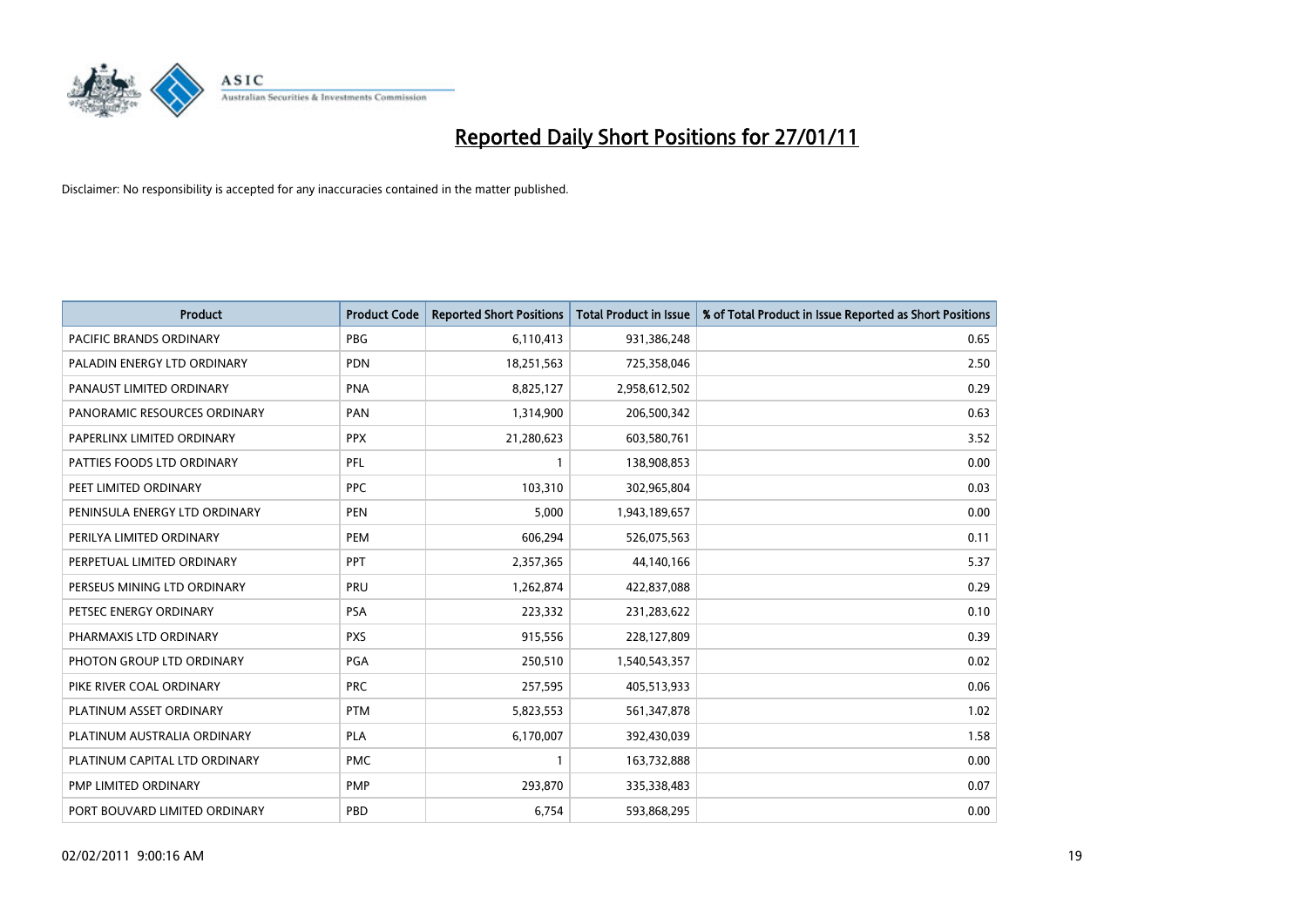

| <b>Product</b>                       | <b>Product Code</b> | <b>Reported Short Positions</b> | <b>Total Product in Issue</b> | % of Total Product in Issue Reported as Short Positions |
|--------------------------------------|---------------------|---------------------------------|-------------------------------|---------------------------------------------------------|
| PREMIER INVESTMENTS ORDINARY         | <b>PMV</b>          | 200,809                         | 155,030,045                   | 0.14                                                    |
| PRIMA BIOMED LTD ORDINARY            | <b>PRR</b>          | 471,684                         | 768,410,937                   | 0.06                                                    |
| PRIMARY HEALTH CARE ORDINARY         | <b>PRY</b>          | 11,116,091                      | 496,073,188                   | 2.24                                                    |
| PRIME INFR GROUP. STAPLED SECURITIES | PIH                 | 308,735                         | 351,776,795                   | 0.09                                                    |
| PRIME MEDIA GRP LTD ORDINARY         | PRT                 | 2                               | 366,330,303                   | 0.00                                                    |
| PROGEN PHARMACEUTIC ORDINARY         | PGL                 | 151,596                         | 24,709,097                    | 0.61                                                    |
| PROGRAMMED ORDINARY                  | <b>PRG</b>          | 333,970                         | 118,169,908                   | 0.29                                                    |
| PSIVIDA CORP CDI 1:1                 | <b>PVA</b>          | 6,878                           | 7,656,004                     | 0.09                                                    |
| <b>QANTAS AIRWAYS ORDINARY</b>       | QAN                 | 21,406,751                      | 2,265,123,620                 | 0.96                                                    |
| OBE INSURANCE GROUP ORDINARY         | <b>OBE</b>          | 17,578,134                      | 1,051,710,910                 | 1.67                                                    |
| OR NATIONAL LIMITED ORDINARY         | <b>ORN</b>          | 18,407,300                      | 2,440,000,000                 | 0.73                                                    |
| <b>OUICKSTEP HOLDINGS ORDINARY</b>   | OHL                 | 1,600                           | 253,562,870                   | 0.00                                                    |
| RAMELIUS RESOURCES ORDINARY          | <b>RMS</b>          | 64,748                          | 291,208,795                   | 0.02                                                    |
| RAMSAY HEALTH CARE ORDINARY          | <b>RHC</b>          | 1,367,853                       | 202,081,252                   | 0.68                                                    |
| RANGE RESOURCES LTD ORDINARY         | <b>RRS</b>          | 1,239,500                       | 1,227,748,826                 | 0.10                                                    |
| <b>RCR TOMLINSON ORDINARY</b>        | <b>RCR</b>          | 68,067                          | 131,892,672                   | 0.05                                                    |
| <b>REA GROUP ORDINARY</b>            | <b>REA</b>          | 14,708                          | 129,691,280                   | 0.00                                                    |
| <b>RECKON LIMITED ORDINARY</b>       | <b>RKN</b>          | 2                               | 133,384,060                   | 0.00                                                    |
| <b>RED FORK ENERGY ORDINARY</b>      | <b>RFE</b>          | 7,813                           | 139,535,000                   | 0.01                                                    |
| REDFLEX HOLDINGS ORDINARY            | <b>RDF</b>          | 858                             | 110,345,599                   | 0.00                                                    |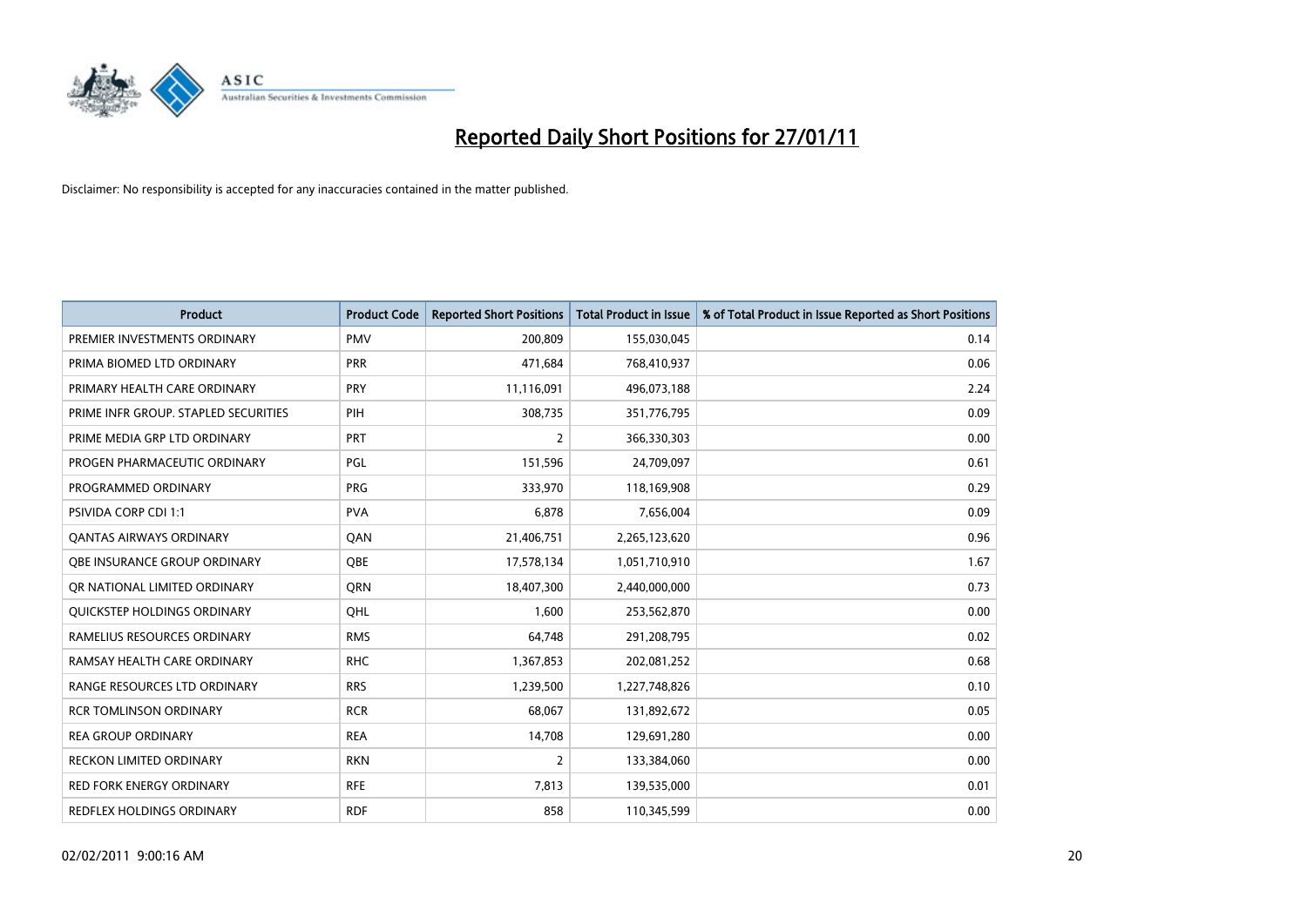

| <b>Product</b>                      | <b>Product Code</b> | <b>Reported Short Positions</b> | <b>Total Product in Issue</b> | % of Total Product in Issue Reported as Short Positions |
|-------------------------------------|---------------------|---------------------------------|-------------------------------|---------------------------------------------------------|
| REED RESOURCES LTD ORDINARY         | <b>RDR</b>          | 270,905                         | 193,271,768                   | 0.14                                                    |
| REGIS RESOURCES ORDINARY            | <b>RRL</b>          | 1,903,891                       | 430,743,915                   | 0.43                                                    |
| RESMED INC CDI 10:1                 | <b>RMD</b>          | 9,992,323                       | 1,516,163,980                 | 0.64                                                    |
| RESOLUTE MINING ORDINARY            | <b>RSG</b>          | 5,608,255                       | 464,925,930                   | 1.21                                                    |
| <b>RESOURCE GENERATION ORDINARY</b> | <b>RES</b>          | 166,911                         | 243,900,530                   | 0.06                                                    |
| REVERSE CORP LIMITED ORDINARY       | <b>REF</b>          | 25,141                          | 92,382,175                    | 0.03                                                    |
| REX MINERALS LIMITED ORDINARY       | <b>RXM</b>          | 81,588                          | 150,317,460                   | 0.05                                                    |
| <b>RHG LIMITED ORDINARY</b>         | <b>RHG</b>          | 64,099                          | 318,745,978                   | 0.01                                                    |
| RIDLEY CORPORATION ORDINARY         | <b>RIC</b>          | 53,937                          | 307,817,071                   | 0.02                                                    |
| RIO TINTO LIMITED ORDINARY          | <b>RIO</b>          | 16,941,212                      | 435,758,720                   | 3.87                                                    |
| RIVERCITY MOTORWAY STAPLED          | <b>RCY</b>          | 132,000                         | 957,010,115                   | 0.01                                                    |
| RIVERSDALE MINING ORDINARY          | <b>RIV</b>          | 1,622,715                       | 236,696,188                   | 0.68                                                    |
| ROC OIL COMPANY ORDINARY            | <b>ROC</b>          | 5,579,258                       | 713,154,560                   | 0.78                                                    |
| <b>RURALCO HOLDINGS ORDINARY</b>    | <b>RHL</b>          | 32,040                          | 55,019,284                    | 0.06                                                    |
| SAI GLOBAL LIMITED ORDINARY         | SAI                 | 154,771                         | 197,910,346                   | 0.06                                                    |
| SALMAT LIMITED ORDINARY             | <b>SLM</b>          | 84,540                          | 159,749,049                   | 0.05                                                    |
| SANDFIRE RESOURCES ORDINARY         | <b>SFR</b>          | 29,598                          | 148, 167, 539                 | 0.02                                                    |
| <b>SANTOS LTD ORDINARY</b>          | <b>STO</b>          | 3,471,097                       | 874,189,845                   | 0.39                                                    |
| SARACEN MINERAL ORDINARY            | SAR                 | 319,199                         | 492,151,415                   | 0.05                                                    |
| SEDGMAN LIMITED ORDINARY            | <b>SDM</b>          | 323,496                         | 207,997,898                   | 0.15                                                    |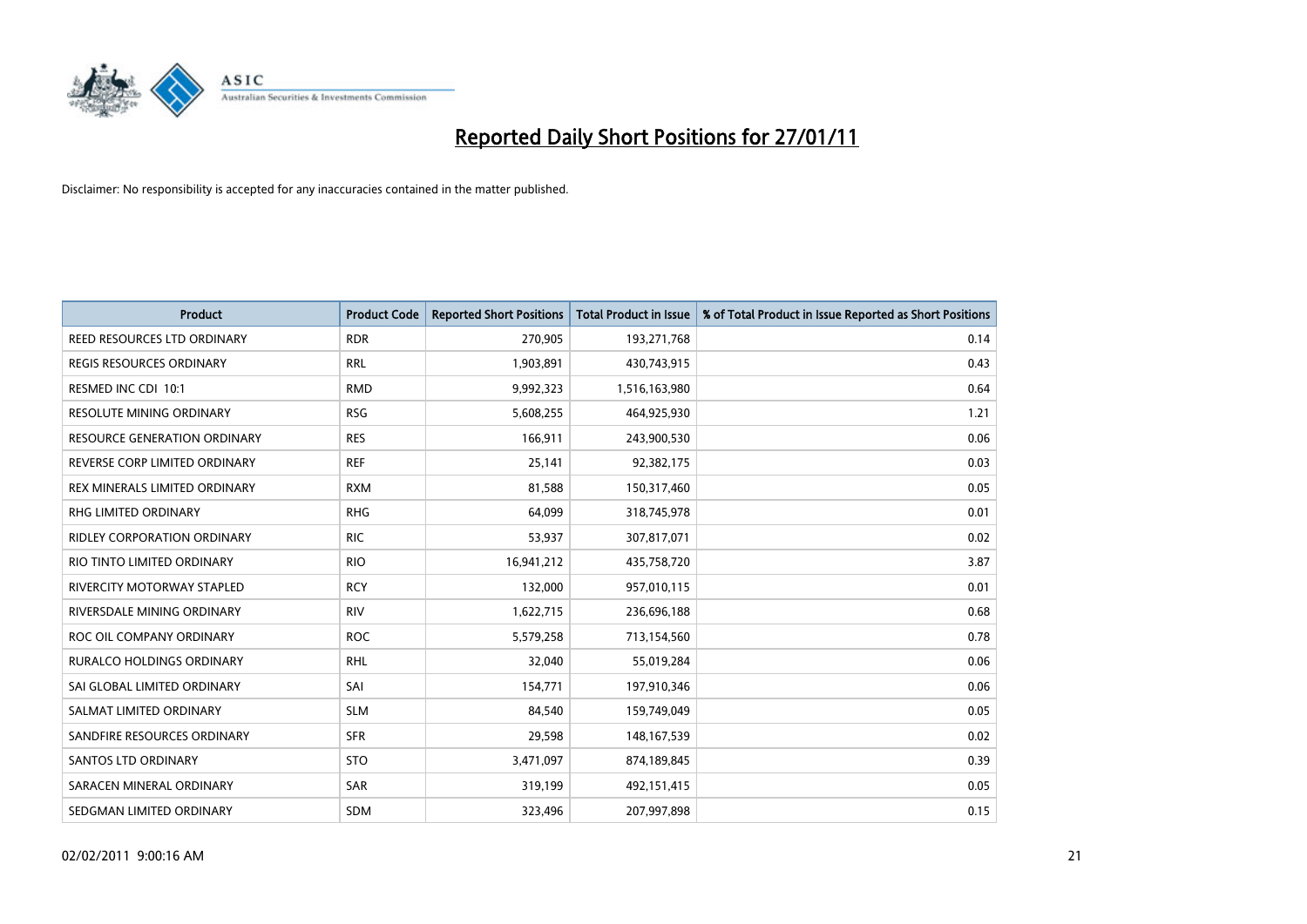

| <b>Product</b>                           | <b>Product Code</b> | <b>Reported Short Positions</b> | Total Product in Issue | % of Total Product in Issue Reported as Short Positions |
|------------------------------------------|---------------------|---------------------------------|------------------------|---------------------------------------------------------|
| SEEK LIMITED ORDINARY                    | <b>SEK</b>          | 2,877,606                       | 336,584,488            | 0.85                                                    |
| SENETAS CORPORATION ORDINARY             | <b>SEN</b>          | 756,999                         | 463,105,195            | 0.16                                                    |
| SERVCORP LIMITED ORDINARY                | SRV                 | 133,017                         | 98,440,807             | 0.13                                                    |
| SERVICE STREAM ORDINARY                  | <b>SSM</b>          | 352,309                         | 283,418,867            | 0.12                                                    |
| SEVEN GROUP HOLDINGS ORDINARY            | <b>SVW</b>          | 221,297                         | 305,410,281            | 0.07                                                    |
| SIGMA PHARMACEUTICAL ORDINARY            | <b>SIP</b>          | 11,202,073                      | 1,178,626,572          | 0.95                                                    |
| SILEX SYSTEMS ORDINARY                   | <b>SLX</b>          | 227,322                         | 166,106,391            | 0.12                                                    |
| SILVER LAKE RESOURCE ORDINARY            | <b>SLR</b>          | 221,786                         | 178,882,838            | 0.12                                                    |
| SIMS METAL MGMT LTD ORDINARY             | SGM                 | 3,396,141                       | 204,921,757            | 1.67                                                    |
| SINGAPORE TELECOMM. CHESS DEPOSITARY INT | SGT                 | 4,629,378                       | 323,457,097            | 1.41                                                    |
| SKILLED GROUP LTD ORDINARY               | <b>SKE</b>          | 289,276                         | 190,738,408            | 0.14                                                    |
| SKY CITY ENTERTAIN, ORDINARY             | <b>SKC</b>          | 3,130,742                       | 575,114,687            | 0.54                                                    |
| <b>SKY NETWORK ORDINARY</b>              | SKT                 | 258,144                         | 389,139,785            | 0.07                                                    |
| SMS MANAGEMENT, ORDINARY                 | <b>SMX</b>          | 161,854                         | 67,661,358             | 0.25                                                    |
| SONIC HEALTHCARE ORDINARY                | <b>SHL</b>          | 5,192,074                       | 388,429,875            | 1.35                                                    |
| SOUL PATTINSON (W.H) ORDINARY            | SOL                 | 28,880                          | 238,640,580            | 0.01                                                    |
| SOUTH BOULDER MINES ORDINARY             | <b>STB</b>          | 15,215                          | 75,685,688             | 0.02                                                    |
| SP AUSNET STAPLED SECURITIES             | <b>SPN</b>          | 8,041,051                       | 2,795,115,439          | 0.28                                                    |
| SPARK INFRASTRUCTURE STAPLED NOTE & UNIT | SKI                 | 9,004,277                       | 1,326,734,264          | 0.67                                                    |
| SPDR 200 FUND ETF UNITS                  | STW                 | 8                               | 58,239,159             | 0.00                                                    |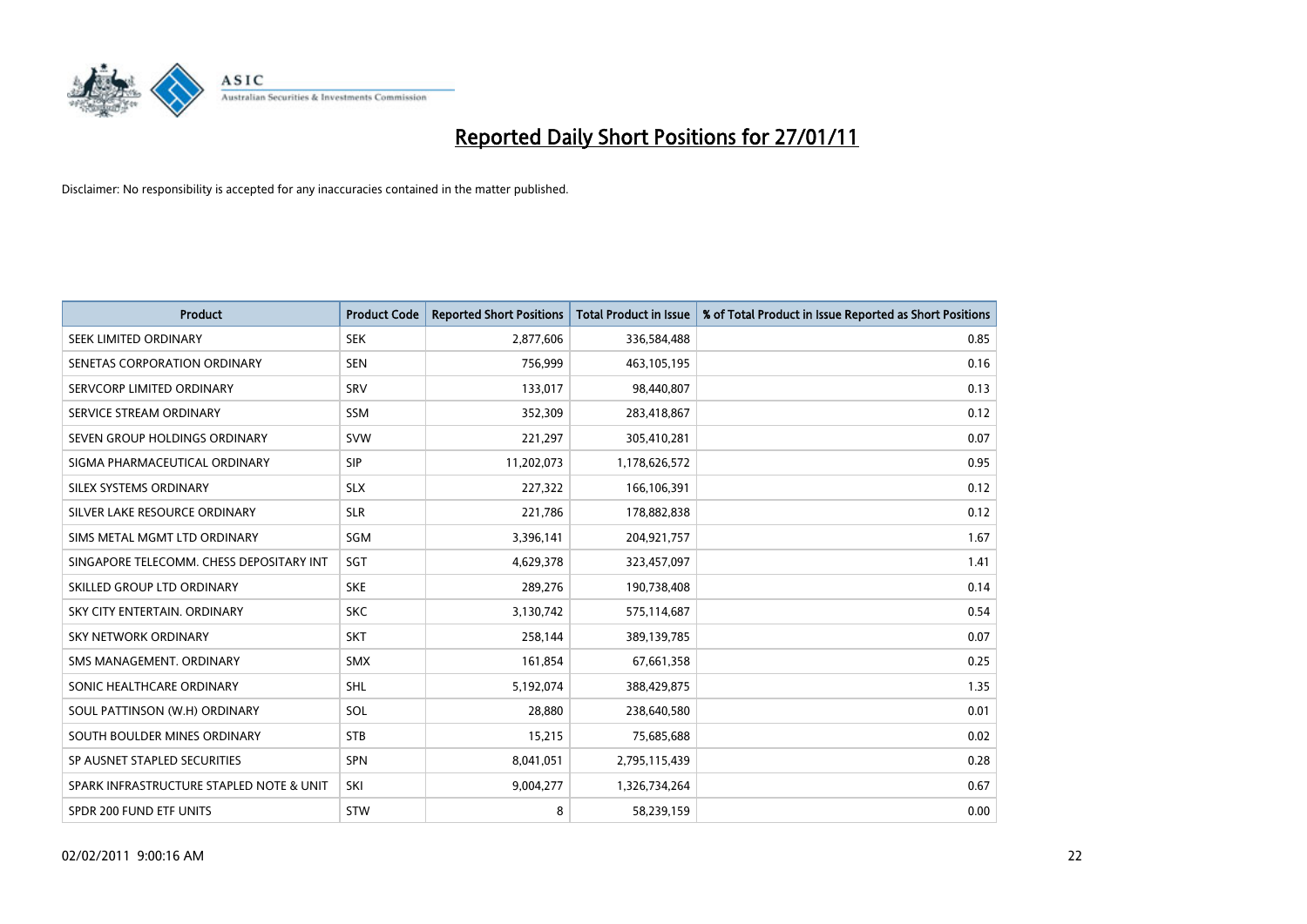

| <b>Product</b>                      | <b>Product Code</b> | <b>Reported Short Positions</b> | <b>Total Product in Issue</b> | % of Total Product in Issue Reported as Short Positions |
|-------------------------------------|---------------------|---------------------------------|-------------------------------|---------------------------------------------------------|
| SPECIALTY FASHION ORDINARY          | <b>SFH</b>          | 2,272,023                       | 191,268,264                   | 1.19                                                    |
| SPHERE MINERALS LTD ORDINARY        | <b>SPH</b>          | 7,215                           | 171,348,151                   | 0.00                                                    |
| SPOTLESS GROUP LTD ORDINARY         | <b>SPT</b>          | 2,960,060                       | 261,070,153                   | 1.14                                                    |
| ST BARBARA LIMITED ORDINARY         | <b>SBM</b>          | 2,923,746                       | 325,615,389                   | 0.92                                                    |
| STAGING CONNECTIONS ORDINARY        | <b>STG</b>          | 2,917,189                       | 78,317,726                    | 3.72                                                    |
| STANMORE COAL LTD ORDINARY          | <b>SMR</b>          | 17,231                          | 86,750,738                    | 0.02                                                    |
| STH AMERICAN COR LTD ORDINARY       | SAY                 | 9.200                           | 233,651,371                   | 0.00                                                    |
| STHN CROSS MEDIA ORDINARY           | <b>SXL</b>          | 459,621                         | 378,827,750                   | 0.11                                                    |
| STOCKLAND UNITS/ORD STAPLED         | SGP                 | 11,465,533                      | 2,383,036,717                 | 0.47                                                    |
| STRAITS RESOURCES ORDINARY          | <b>SRL</b>          | 2,981,113                       | 316,342,834                   | 0.94                                                    |
| STW COMMUNICATIONS ORDINARY         | SGN                 | 348,471                         | 364,310,964                   | 0.10                                                    |
| SUNCORP GROUP LTD ORDINARY          | <b>SUN</b>          | 4,724,481                       | 1,281,390,524                 | 0.36                                                    |
| SUNDANCE RESOURCES ORDINARY         | SDL                 | 11,524,664                      | 2,711,984,168                 | 0.42                                                    |
| SUNLAND GROUP LTD ORDINARY          | <b>SDG</b>          | 66.601                          | 226,093,183                   | 0.02                                                    |
| SUPER RET REP LTD ORDINARY          | SUL                 | 154,066                         | 129,039,842                   | 0.12                                                    |
| SWICK MINING ORDINARY               | <b>SWK</b>          | 1.548                           | 236,724,970                   | 0.00                                                    |
| SYMEX HOLDINGS ORDINARY             | <b>SYM</b>          | 6,633                           | 125,037,628                   | 0.01                                                    |
| TABCORP HOLDINGS LTD ORDINARY       | <b>TAH</b>          | 1,381,079                       | 684,918,140                   | 0.20                                                    |
| <b>TALENT2 INTERNATION ORDINARY</b> | <b>TWO</b>          | 7                               | 141,702,125                   | 0.00                                                    |
| TAP OIL LIMITED ORDINARY            | <b>TAP</b>          | 553,182                         | 240,967,311                   | 0.23                                                    |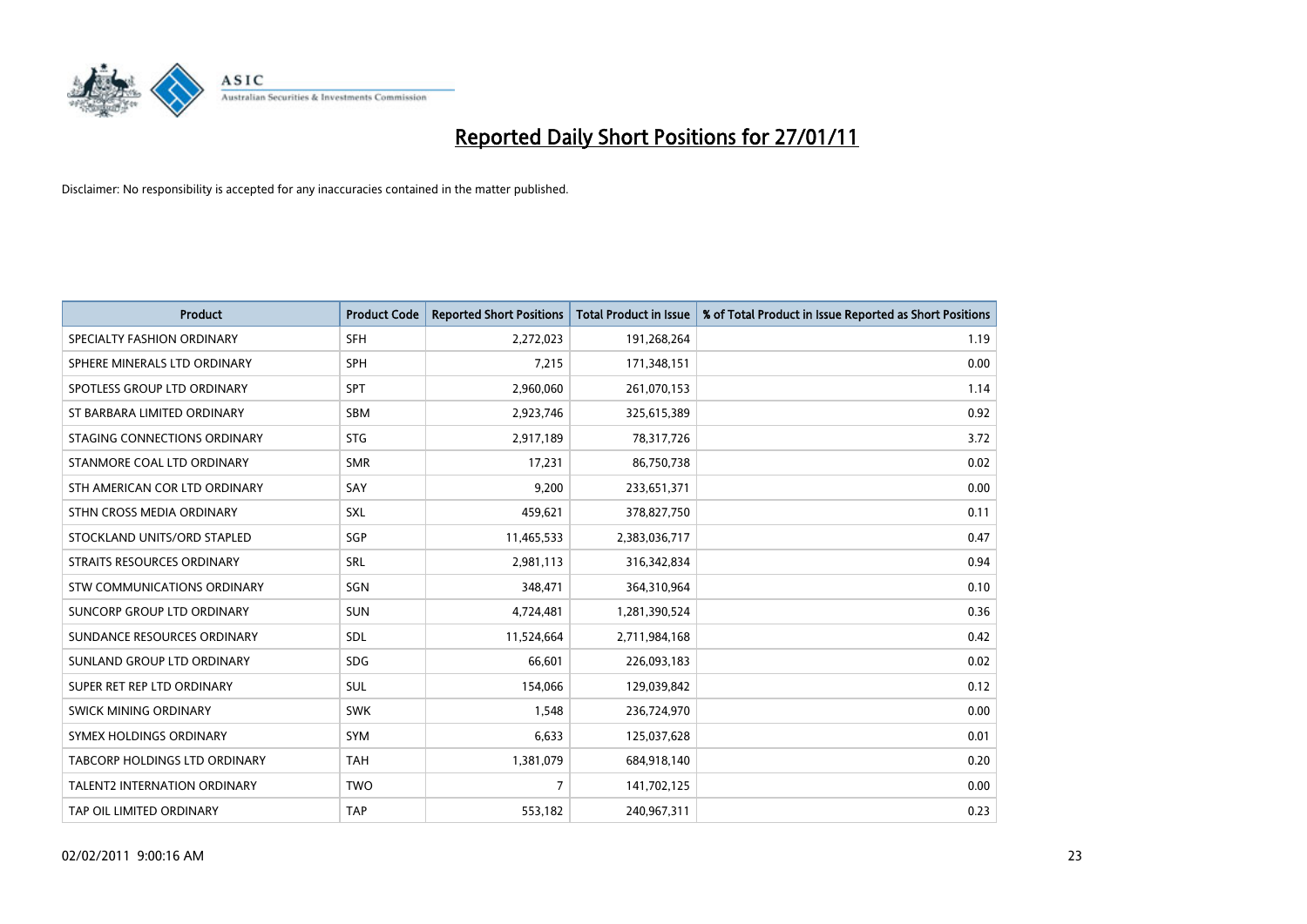

| <b>Product</b>                   | <b>Product Code</b> | <b>Reported Short Positions</b> | Total Product in Issue | % of Total Product in Issue Reported as Short Positions |
|----------------------------------|---------------------|---------------------------------|------------------------|---------------------------------------------------------|
| TASSAL GROUP LIMITED ORDINARY    | <b>TGR</b>          | 31,474                          | 146,304,404            | 0.01                                                    |
| TATTS GROUP LTD ORDINARY         | <b>TTS</b>          | 10,722,538                      | 1,300,888,465          | 0.82                                                    |
| <b>TECHNOLOGY ONE ORDINARY</b>   | <b>TNE</b>          | 12                              | 303,119,455            | 0.00                                                    |
| TELECOM CORPORATION ORDINARY     | <b>TEL</b>          | 23,250,044                      | 1,924,622,088          | 1.22                                                    |
| TELSTRA CORPORATION, ORDINARY    | <b>TLS</b>          | 15,750,171                      | 12,443,074,357         | 0.11                                                    |
| TEN NETWORK HOLDINGS ORDINARY    | <b>TEN</b>          | 14,133,231                      | 1,045,236,720          | 1.34                                                    |
| TERANGA GOLD CORP CDI 1:1        | <b>TGZ</b>          | 92,005                          | 156,154,864            | 0.06                                                    |
| TERRAMIN AUSTRALIA, ORDINARY     | <b>TZN</b>          | 260,436                         | 167,315,574            | 0.15                                                    |
| TFS CORPORATION LTD ORDINARY     | <b>TFC</b>          | 64,248                          | 227,360,909            | 0.02                                                    |
| THE REIECT SHOP ORDINARY         | <b>TRS</b>          | 324,916                         | 26,033,570             | 1.25                                                    |
| THOR MINING PLC CHESS DEPOSITARY | <b>THR</b>          | 2,307                           | 240,235,256            | 0.00                                                    |
| THORN GROUP LIMITED ORDINARY     | <b>TGA</b>          | 37,193                          | 129,858,924            | 0.03                                                    |
| THUNDELARRA EXPLOR. ORDINARY     | <b>THX</b>          | 7,712                           | 153,412,482            | 0.01                                                    |
| <b>TIGER RESOURCES ORDINARY</b>  | <b>TGS</b>          | 216,306                         | 597,373,151            | 0.04                                                    |
| TIMBERCORP LIMITED ORDINARY      | <b>TIM</b>          | 90,074                          | 352,071,429            | 0.02                                                    |
| <b>TISHMAN SPEYER UNITS</b>      | <b>TSO</b>          | 82,416                          | 338,440,904            | 0.02                                                    |
| TNG LIMITED ORDINARY             | <b>TNG</b>          | 4,321                           | 258,055,076            | 0.00                                                    |
| TOLL HOLDINGS LTD ORDINARY       | <b>TOL</b>          | 13,887,257                      | 706,577,616            | 1.96                                                    |
| TORO ENERGY LIMITED ORDINARY     | <b>TOE</b>          | 35,404                          | 964,936,676            | 0.00                                                    |
| <b>TOWER AUSTRALIA ORDINARY</b>  | <b>TAL</b>          | 178,248                         | 419,652,394            | 0.04                                                    |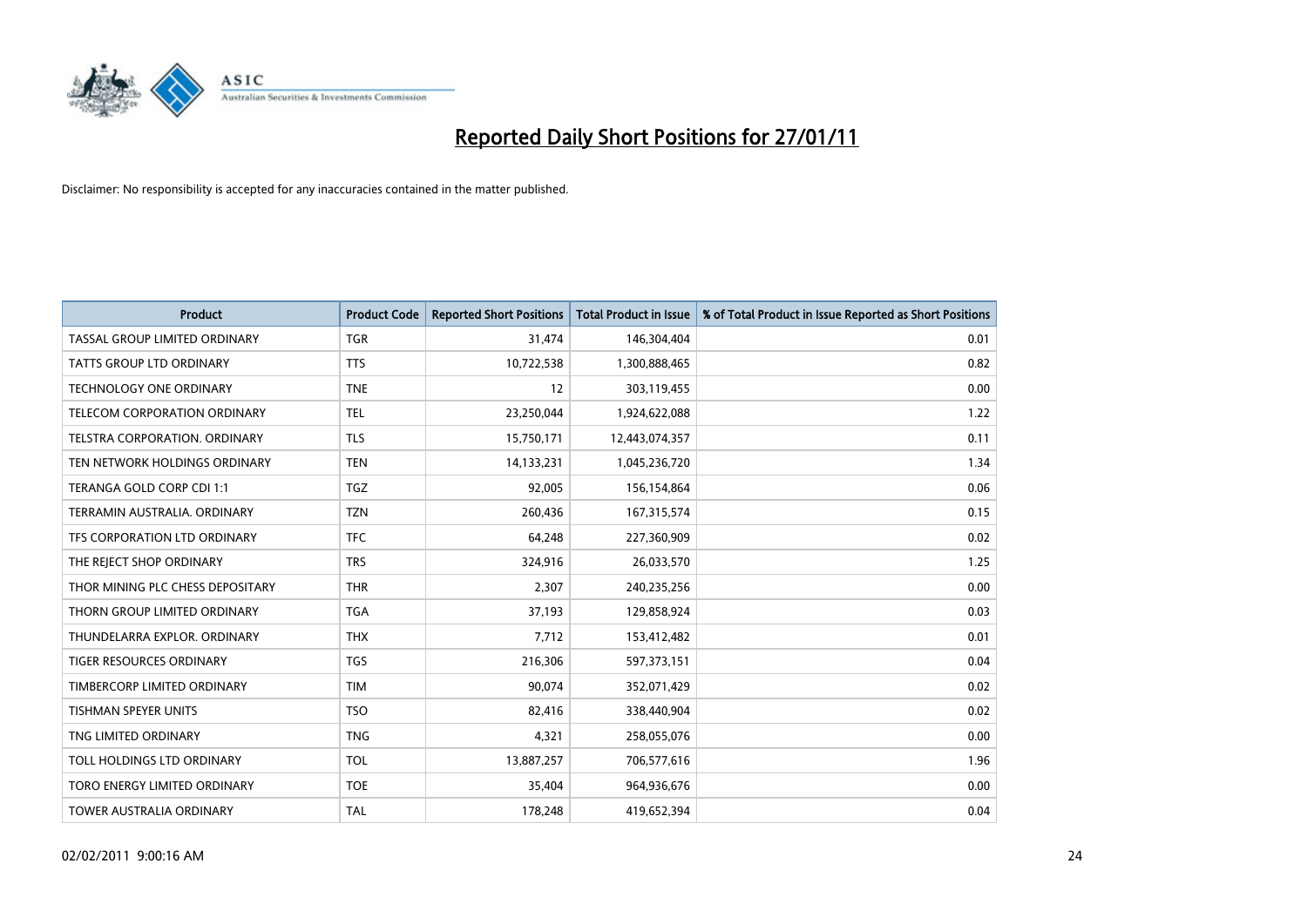

| Product                                   | <b>Product Code</b> | <b>Reported Short Positions</b> | <b>Total Product in Issue</b> | % of Total Product in Issue Reported as Short Positions |
|-------------------------------------------|---------------------|---------------------------------|-------------------------------|---------------------------------------------------------|
| <b>TOWER LIMITED ORDINARY</b>             | <b>TWR</b>          | 690,119                         | 260,925,911                   | 0.26                                                    |
| TOX FREE SOLUTIONS ORDINARY               | <b>TOX</b>          | 62,906                          | 91,855,500                    | 0.06                                                    |
| TPG TELECOM LIMITED ORDINARY              | <b>TPM</b>          | 3,392,839                       | 775,522,421                   | 0.43                                                    |
| TRANSFIELD SERV INFR STAPLED SECURITIES   | <b>TSI</b>          | 209,212                         | 434,862,971                   | 0.05                                                    |
| <b>TRANSFIELD SERVICES ORDINARY</b>       | <b>TSE</b>          | 1,500,323                       | 549,715,957                   | 0.27                                                    |
| TRANSPACIFIC INDUST, ORDINARY             | <b>TPI</b>          | 18,622,277                      | 960,638,735                   | 1.94                                                    |
| TRANSURBAN GROUP TRIPLE STAPLED SEC.      | <b>TCL</b>          | 1,590,429                       | 1,441,290,633                 | 0.11                                                    |
| <b>TRINITY GROUP STAPLED SECURITIES</b>   | <b>TCQ</b>          | 3,419                           | 231,701,539                   | 0.00                                                    |
| TROY RESOURCES NL ORDINARY                | <b>TRY</b>          | 47,487                          | 87,494,823                    | 0.05                                                    |
| UGL LIMITED ORDINARY                      | <b>UGL</b>          | 6,390,836                       | 166,028,705                   | 3.86                                                    |
| UNILIFE CORPORATION CDI US PROHIBITED     | <b>UNS</b>          | 261,438                         | 272,744,111                   | 0.08                                                    |
| UXC LIMITED ORDINARY                      | <b>UXC</b>          | 14,271                          | 305,789,718                   | 0.00                                                    |
| VALAD PROPERTY GROUP STAPLED US PROHIBIT. | <b>VPG</b>          | 3,922,880                       | 115,108,116                   | 3.40                                                    |
| <b>VDM GROUP LIMITED ORDINARY</b>         | <b>VMG</b>          | 11,116                          | 193,127,749                   | 0.01                                                    |
| <b>VENTURE MINERALS ORDINARY</b>          | <b>VMS</b>          | 6,500                           | 220,943,592                   | 0.00                                                    |
| VICTORIA PETROLEUM ORDINARY               | <b>VPE</b>          | 5,000                           | 588,424,680                   | 0.00                                                    |
| <b>VIRGIN BLUE HOLDINGS ORDINARY</b>      | <b>VBA</b>          | 19,394,184                      | 2,210,197,600                 | 0.87                                                    |
| VISION GROUP HLDGS ORDINARY               | <b>VGH</b>          | 78,000                          | 73,583,806                    | 0.11                                                    |
| <b>VITA GROUP LTD ORDINARY</b>            | <b>VTG</b>          | 75,190                          | 142,499,800                   | 0.05                                                    |
| VITERRA INC CDI 1:1                       | <b>VTA</b>          | 4,177                           | 68,629,939                    | 0.01                                                    |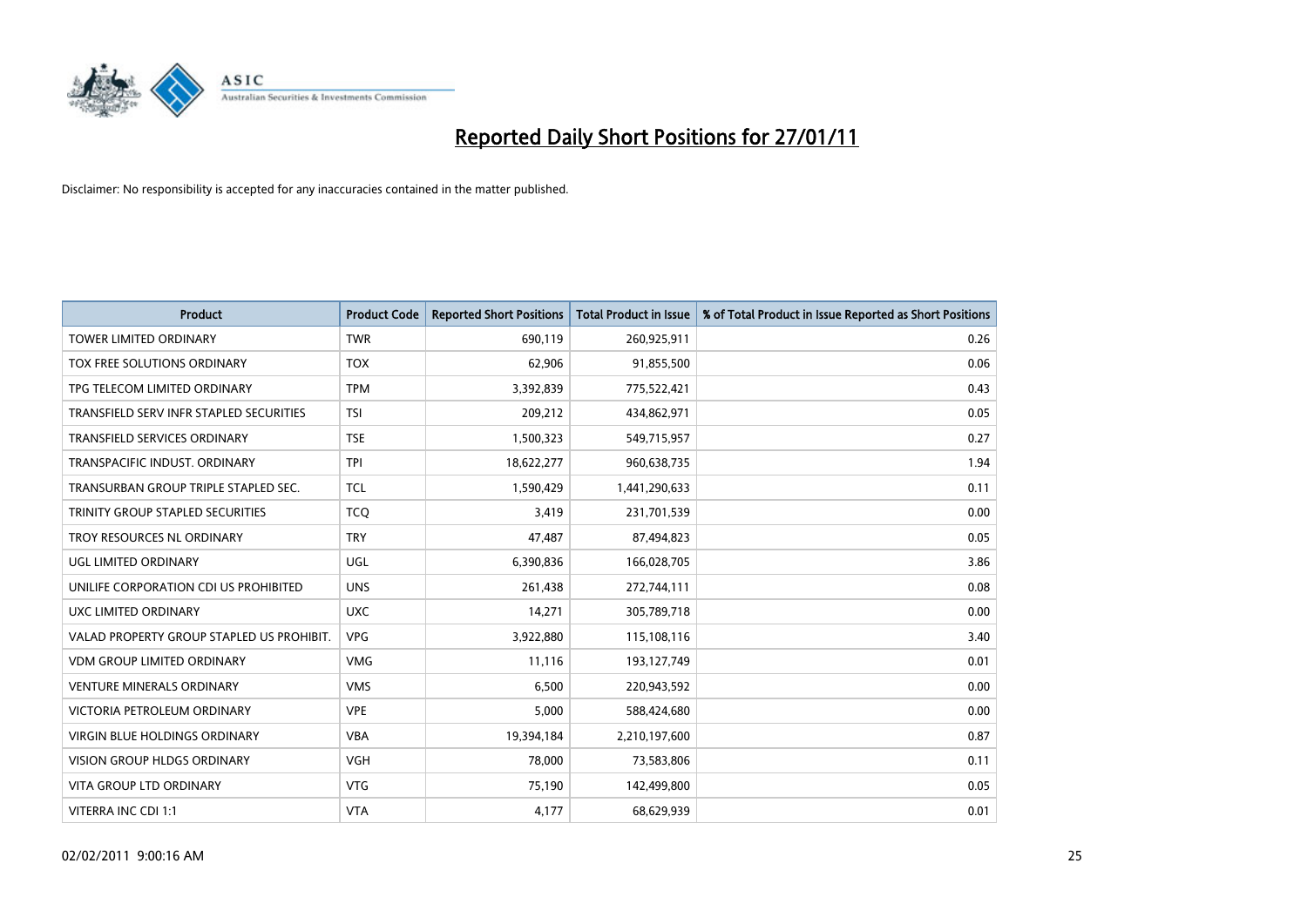

| <b>Product</b>                         | <b>Product Code</b> | <b>Reported Short Positions</b> | <b>Total Product in Issue</b> | % of Total Product in Issue Reported as Short Positions |
|----------------------------------------|---------------------|---------------------------------|-------------------------------|---------------------------------------------------------|
| <b>WAREHOUSE GROUP ORDINARY</b>        | <b>WHS</b>          | 37,636                          | 311,195,868                   | 0.01                                                    |
| <b>WATPAC LIMITED ORDINARY</b>         | <b>WTP</b>          | 303,352                         | 183,341,382                   | 0.15                                                    |
| <b>WDS LIMITED ORDINARY</b>            | <b>WDS</b>          | 703                             | 143,107,458                   | 0.00                                                    |
| WEBJET LIMITED ORDINARY                | <b>WEB</b>          | 89,489                          | 77,661,278                    | 0.12                                                    |
| <b>WESFARMERS LIMITED ORDINARY</b>     | WES                 | 20,782,709                      | 1,005,185,775                 | 2.05                                                    |
| WESFARMERS LIMITED PARTIALLY PROTECTED | <b>WESN</b>         | 890,671                         | 151,886,387                   | 0.58                                                    |
| WEST AUSTRALIAN NEWS ORDINARY          | <b>WAN</b>          | 8,586,181                       | 219,668,970                   | 3.92                                                    |
| <b>WESTERN AREAS NL ORDINARY</b>       | <b>WSA</b>          | 7,641,726                       | 179,735,899                   | 4.24                                                    |
| WESTERN DESERT RES. ORDINARY           | <b>WDR</b>          | 948                             | 154,684,108                   | 0.00                                                    |
| WESTFIELD GROUP ORD/UNIT STAPLED SEC   | <b>WDC</b>          | 9,834,269                       | 2,308,988,539                 | 0.40                                                    |
| WESTFIELD RETAIL TST UNIT STAPLED      | <b>WRT</b>          | 3,375,845                       | 3,054,166,195                 | 0.11                                                    |
| WESTPAC BANKING CORP ORDINARY          | <b>WBC</b>          | 28,156,402                      | 3,008,627,608                 | 0.90                                                    |
| WHITE ENERGY COMPANY ORDINARY          | <b>WEC</b>          | 8,724,307                       | 313,437,011                   | 2.78                                                    |
| <b>WHITEHAVEN COAL ORDINARY</b>        | <b>WHC</b>          | 2,109,060                       | 493,700,070                   | 0.42                                                    |
| WHK GROUP LIMITED ORDINARY             | <b>WHG</b>          | 34,194                          | 265,142,652                   | 0.01                                                    |
| WINDIMURRA VANADIUM ORDINARY           | <b>WVL</b>          | 163,685                         | 154,278,674                   | 0.11                                                    |
| WOODSIDE PETROLEUM ORDINARY            | <b>WPL</b>          | 3,063,001                       | 783,401,631                   | 0.35                                                    |
| WOOLWORTHS LIMITED ORDINARY            | <b>WOW</b>          | 2,805,766                       | 1,212,888,209                 | 0.21                                                    |
| <b>WORLEYPARSONS LTD ORDINARY</b>      | <b>WOR</b>          | 4,512,720                       | 240,351,301                   | 1.84                                                    |
| WOTIF.COM HOLDINGS ORDINARY            | <b>WTF</b>          | 6,557,559                       | 210,950,444                   | 3.08                                                    |